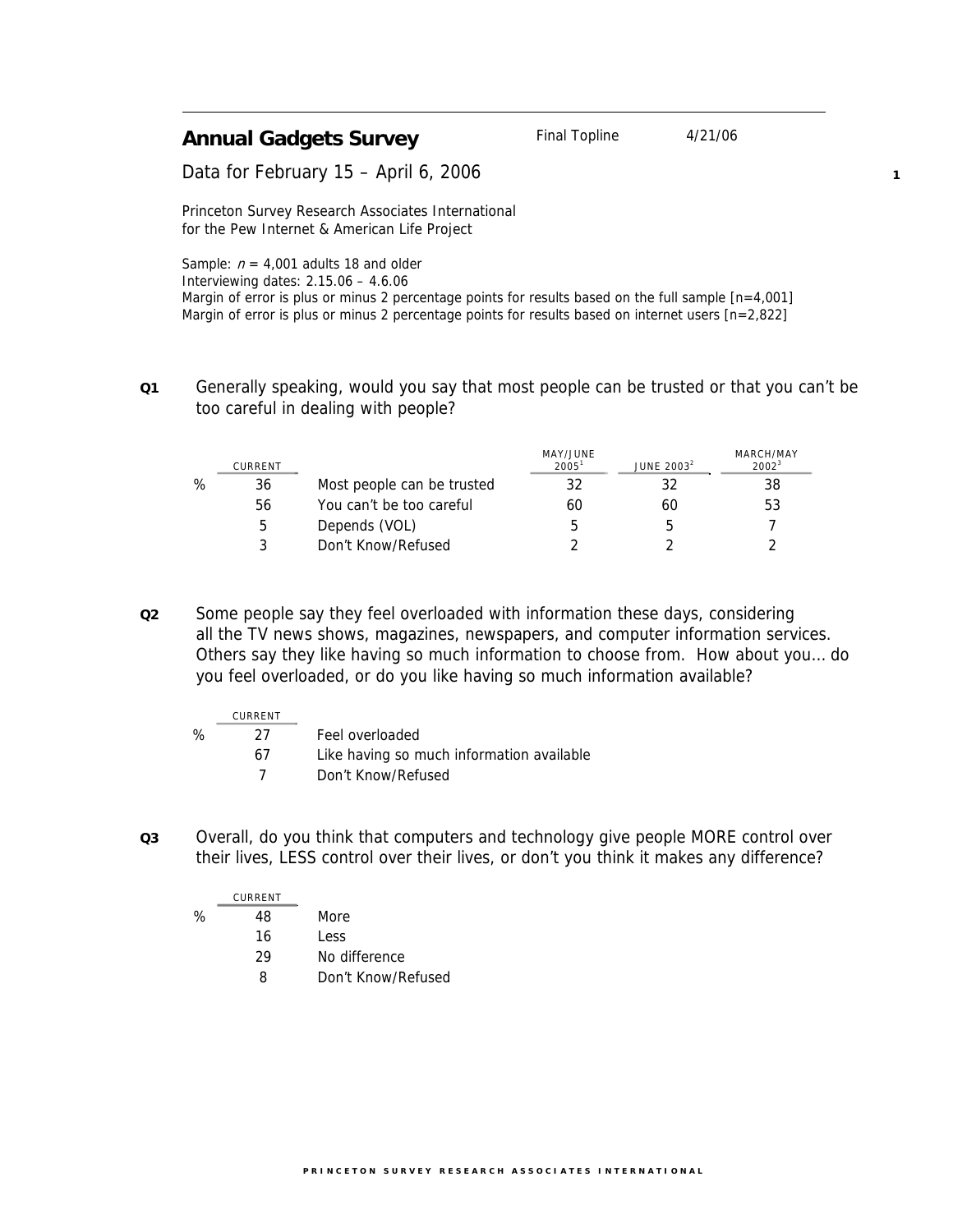**Q5** Do you use a computer at your workplace, at school, at home, or anywhere else on at least an occasional basis?

|                                   | YES | N <sub>O</sub> | DON'T KNOW/<br>REFUSED |
|-----------------------------------|-----|----------------|------------------------|
| Current                           | 75  | 25             | $^\star$               |
| Jan/Feb 2006 <sup>4</sup>         | 74  | 25             | $^{\star}$             |
| Nov/Dec 2005 <sup>5</sup>         | 68  | 31             | $^\star$               |
| September 2005 <sup>6</sup>       | 74  | 26             | 0                      |
| May/June 2005                     | 72  | 28             | $^\star$               |
| February 2005 <sup>7</sup>        | 70  | 30             | $^\star$               |
| January 2005 <sup>8</sup>         | 69  | 31             | $^\star$               |
| November 23-30, 2004 <sup>9</sup> | 70  | 30             | 0                      |
| November 2004 <sup>10</sup>       | 68  | 32             | 0                      |
| May/June 2004 <sup>11</sup>       | 71  | 29             | $^{\star}$             |
| February 2004 <sup>12</sup>       | 73  | 27             | $^\star$               |
| November 2003 <sup>13</sup>       | 72  | 27             | $^\star$               |
| July 2003 <sup>14</sup>           | 71  | 29             | $^\star$               |
| June 2003                         | 71  | 29             | $^{\star}$             |
| April/May 2003 <sup>15</sup>      | 69  | 31             | $^\star$               |
| March 20-25, 2003 <sup>16</sup>   | 70  | 30             | $^\star$               |
| March 12-19, 2003 <sup>17</sup>   | 65  | 35             | 0                      |
| March 3-11, 2003 <sup>18</sup>    | 71  | 29             | $^\star$               |
| February 2003 <sup>19</sup>       | 70  | 30             | 0                      |
| December 2002 <sup>20</sup>       | 68  | 32             | 0                      |
| November 2002 <sup>21</sup>       | 70  | 30             | $^\star$               |
| October 2002 <sup>22</sup>        | 69  | 31             | $^{\star}$             |
| September 2002 <sup>23</sup>      | 68  | 32             | $\star$                |
| July 2002 <sup>24</sup>           | 69  | 31             | $^\star$               |
| March/May 2002                    | 69  | 31             | $^\star$               |
| January 2002 <sup>25</sup>        | 67  | 33             | 0                      |
| December 2001 <sup>26</sup>       | 64  | 36             | $^\star$               |
| November 2001 <sup>27</sup>       | 65  | 35             | $^\star$               |
| October 2001 <sup>28</sup>        | 62  | 38             | $^{\star}$             |
| September 2001 <sup>29</sup>      | 63  | 37             | $^\star$               |
| August 2001 <sup>30</sup>         | 66  | 34             | 0                      |
| February 200131                   | 65  | 35             | 0                      |
| December 2000 <sup>32</sup>       | 69  | 31             | $\star$                |
| November 200033                   | 65  | 35             | $^{\star}$             |
| October 2000 <sup>34</sup>        | 64  | 36             | $\star$                |
| September 2000 <sup>35</sup>      | 62  | 38             | $^{\star}$             |
| July/August 2000 <sup>36</sup>    | 63  | 37             | $\star$                |
| May/June 200037                   | 60  | 40             | $\star$                |
| March/April 200038                | 63  | 37             | $^\star$               |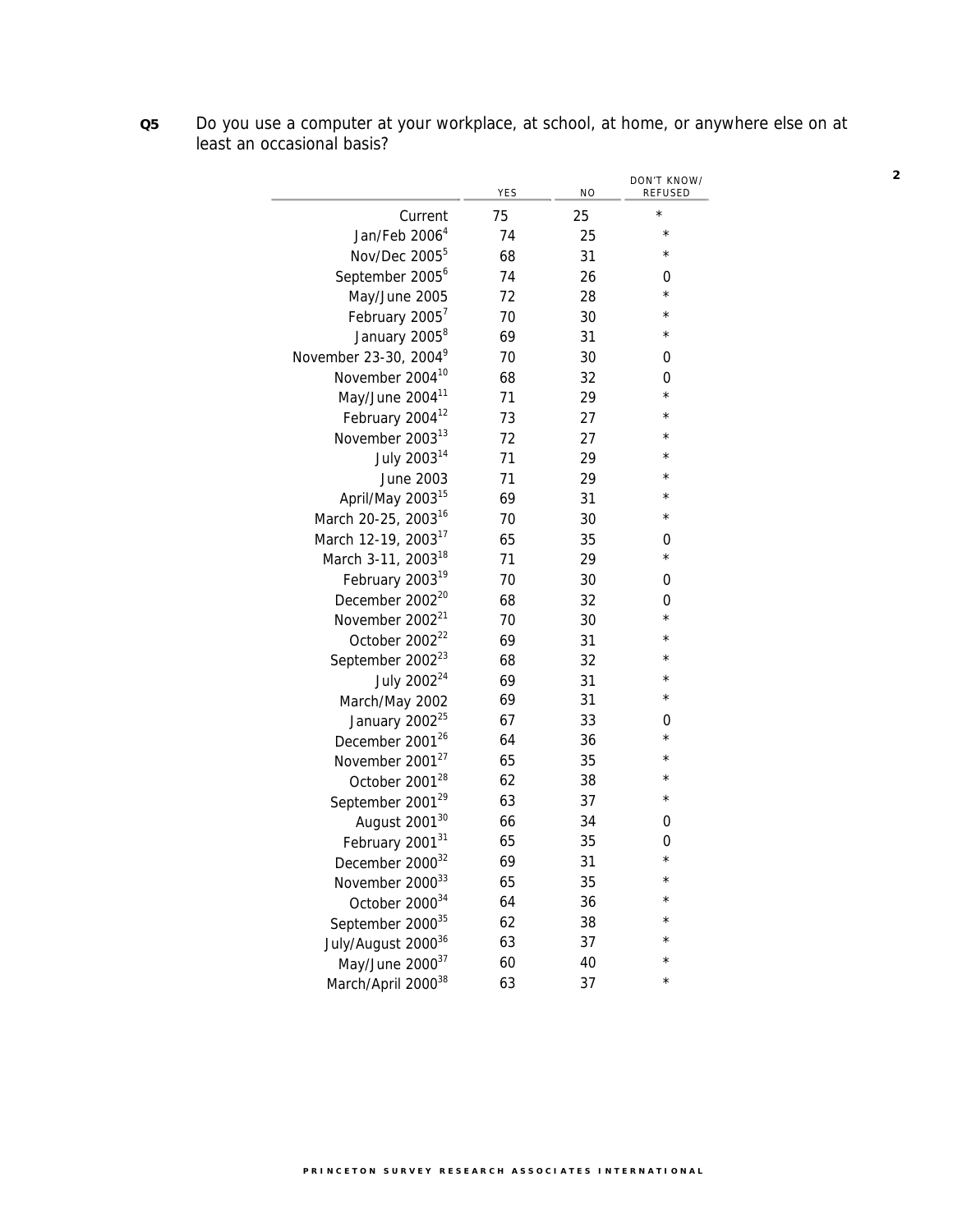**Q6a** Do you use the internet, at least occasionally?

**Q6b** Do you send or receive email, at least occasionally?<sup>1</sup>

|                             | <b>USES</b><br><b>INTERNET</b> | DOES NOT USE<br>INTERNET |
|-----------------------------|--------------------------------|--------------------------|
| Current                     | 73                             | 27                       |
| Jan/Feb 2006                | 73                             | 27                       |
| Nov/Dec 2005                | 66                             | 34                       |
| September 2005              | 72                             | 28                       |
| May/June 2005               | 68                             | 32                       |
| February 2005               | 67                             | 33                       |
| January 2005                | 66                             | 34                       |
| November 23-20, 2004        | 59                             | 41                       |
| November 2004               | 61                             | 39                       |
| May/June 2004               | 63                             | 37                       |
| February 2004               | 63                             | 37                       |
| November 2003               | 64                             | 36                       |
| <b>July 2003</b>            | 63                             | 37                       |
| June 2003                   | 62                             | 38                       |
| April/May 2003              | 63                             | 37                       |
| March 20-25, 2003           | 58                             | 42                       |
| March 12-19, 2003           | 56                             | 44                       |
| March 3-11, 2003            | 62                             | 38                       |
| February 2003               | 64                             | 36                       |
| December 2002               | 57                             | 43                       |
| November 2002               | 61                             | 39                       |
| October 2002                | 59                             | 41                       |
| September 2002              | 61                             | 39                       |
| <b>July 2002</b>            | 59                             | 41                       |
| March/May 2002              | 58                             | 42                       |
| January 2002                | 61                             | 39                       |
| December 2001               | 58                             | 42                       |
| November 2001               | 58                             | 42                       |
| October 2001                | 56                             | 44                       |
| September 2001              | 55                             | 45                       |
| August 2001                 | 59                             | 41                       |
| February 2001               | 53                             | 47                       |
| December 2000               | 59                             | 41                       |
| November 2000               | 53                             | 47                       |
| October 2000                | 52                             | 48                       |
| September 2000              | 50                             | 50                       |
| July/August 2000            | 49                             | 51                       |
| May/June 2000 <sup>39</sup> | 47                             | 53                       |
| March/April 2000            | 48                             | 52                       |

 $\overline{a}$ 

<sup>&</sup>lt;sup>1</sup> Prior to January 2005, question wording was "Do you ever go online to access the Internet or World Wide Web or to send and receive email?"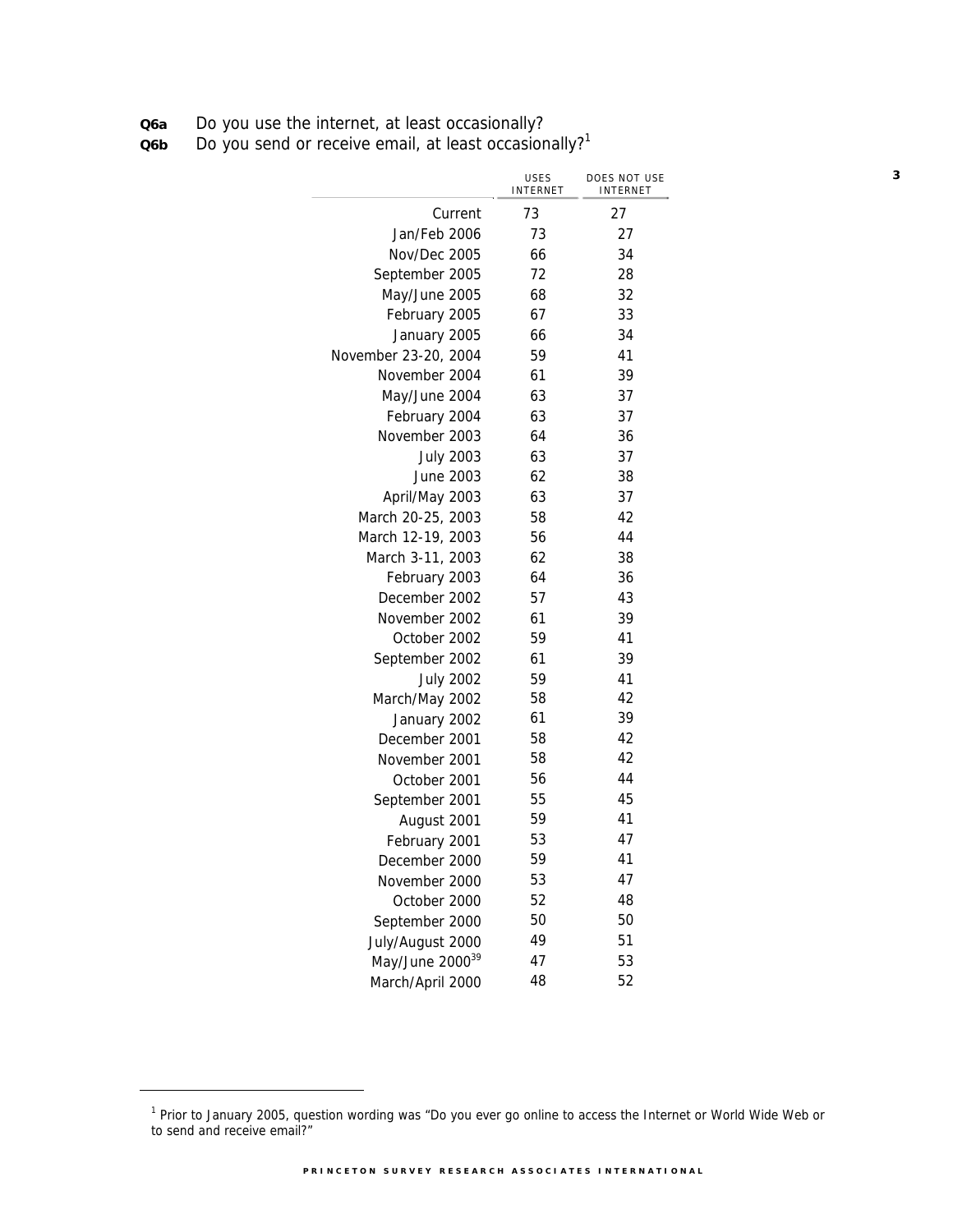## **Q7** Did you happen to use the internet YESTERDAY?<sup>2</sup>

|                            | YES, USED<br><b>INTERNET</b><br>YESTERDAY | NO, DID NOT<br>USE INTERNET<br>YESTERDAY | DON'T KNOW/<br><b>REFUSED</b> |
|----------------------------|-------------------------------------------|------------------------------------------|-------------------------------|
| Current                    | 66                                        | 33                                       | $\star$                       |
| Nov/Dec 2005               | 63                                        | 36                                       | $^{\star}$                    |
| September 2005             | 65                                        | 34                                       | $\star$                       |
| February 2005              | 60                                        | 40                                       | $\star$                       |
| January 2005               | 58                                        | 42                                       | $\star$                       |
| November 23-20, 2004       | 53                                        | 46                                       | 1                             |
| November 2004              | 61                                        | 39                                       | $\star$                       |
| May/June 2004              | 53                                        | 46                                       | 1                             |
| February 2004              | 55                                        | 44                                       | $\star$                       |
| November 2003              | 54                                        | 45                                       | $\star$                       |
| <b>July 2003</b>           | 52                                        | 47                                       | 1                             |
| <b>June 2003</b>           | 55                                        | 44                                       | $\star$                       |
| April/May 2003             | 58                                        | 42                                       | $\star$                       |
| March 20-25, 2003          | 56                                        | 44                                       | $^\star$                      |
| March 3-11, 2003           | 60                                        | 40                                       | 0                             |
| February 2003              | 60                                        | 40                                       | $^\star$                      |
| December 2002              | 56                                        | 44                                       | $\star$                       |
| November 2002              | 57                                        | 43                                       | $\star$                       |
| October 2002               | 57                                        | 43                                       | 0                             |
| September 2002             | 58                                        | 42                                       | $\star$                       |
| June 26-July 26, 2002      | 53                                        | 47                                       | $\star$                       |
| March/May 2002             | 57                                        | 43                                       | $\star$                       |
| January 2002 <sup>3</sup>  | 59                                        | 41                                       | $\star$                       |
| Dec. 17-23, 2001           | 58                                        | 42                                       | $\star$                       |
| Nov. 19-Dec. 16 2001       | 60                                        | 40                                       | $\star$                       |
| Oct. 19-Nov. 18 2001       | 61                                        | 39                                       | $\star$                       |
| Oct. 8-18 2001             | 51                                        | 49                                       | 1                             |
| October 2-7 2001           | 56                                        | 43                                       | 1                             |
| Sept 20-Oct 1 2001         | 57                                        | 42                                       | 1                             |
| Sept 12-19 2001            | 51                                        | 49                                       | $\star$                       |
| August 2001                | 56                                        | 44                                       | $\star$                       |
| February 2001 <sup>4</sup> | 59                                        | 41                                       | $\star$                       |
| Fall 200040                | 56                                        | 44                                       | $\star$                       |
| July/August 2000           | 50                                        | 50                                       | $\star$                       |
| May/June 2000              | 52                                        | 48                                       | $\star$                       |
| April 200041               | 55                                        | 45                                       | 0                             |
| March 200042               | 60                                        | 40                                       | $\star$                       |

**4**

### **Based on internet users [N=2,822]**

j

<sup>&</sup>lt;sup>2</sup> Prior to January 2005, question wording was "Did you happen to go online or check your email **yesterday**?"<br><sup>3</sup> Internet user defined as OE, 1 and O4, 1 from Aug. 2001 until Jan 2002.

 $^{\text{3}}$  Internet user defined as Q5=1 and Q6=1 from Aug. 2001 until Jan 2002.<br><sup>4</sup> Internet user for Feb. 2001 defined as Q5=1 and (Q6=1 or Q6A=1-7).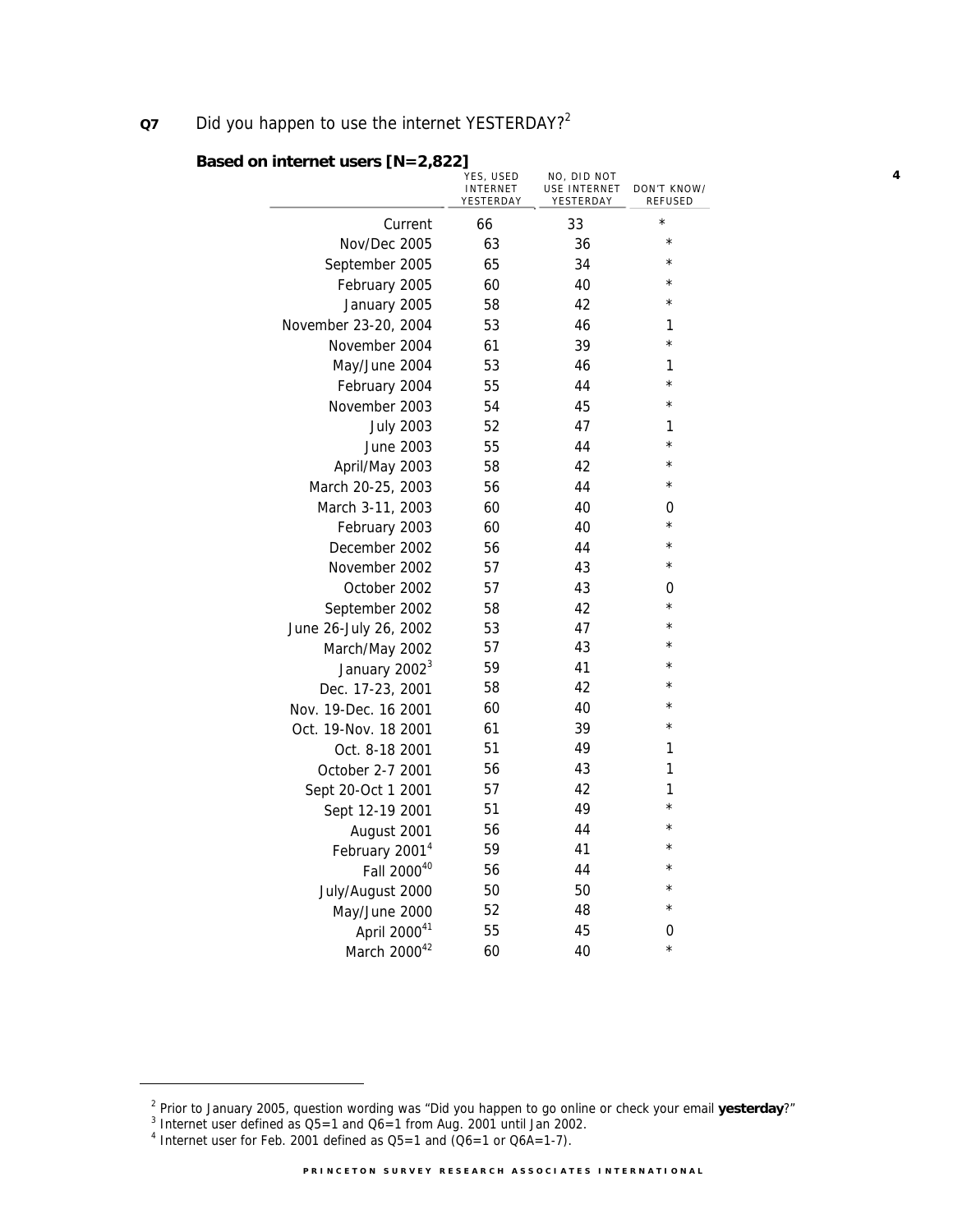**Q12** About how many years have you been an internet user?<sup>5</sup>

**Q12.1** About how many months is that?

-

## **Based on internet users [N=2,822]**

|                              |                              | Α           |                           | <b>MORE THAN</b><br>THREE YEARS |                   |                   |             | DON'T                   |
|------------------------------|------------------------------|-------------|---------------------------|---------------------------------|-------------------|-------------------|-------------|-------------------------|
|                              | <b>SIX MONTHS</b><br>OR LESS | YEAR<br>AGO | TWO OR THREE<br>YEARS AGO | AGO                             | <b>FOUR YEARS</b> | <b>FIVE YEARS</b> | SIX OR MORE | KNOW/<br>REFUSED        |
| Current                      | $\overline{2}$               | 4           | 11                        | 81                              | 6                 | 14                | 62          | $\overline{2}$          |
| Jan/Feb 2006                 | 2                            | 3           | 9                         | 85                              | 7                 | 14                | 64          | 1                       |
| Nov/Dec 2005                 | 1                            | 4           | 12                        | 80                              | 5                 | 14                | 61          | 3                       |
| September 2005               | 1                            | 3           | 11                        | 83                              | 5                 | 16                | 62          | 1                       |
| May/June 2005                | 2                            | 4           | 14                        | 79                              | 7                 | 14                | 58          | 1                       |
| February 2005                | 2                            | 4           | 11                        | 82                              | 7                 | 14                | 61          | 1                       |
| January 2005                 | 2                            | 4           | 12                        | 81                              | 8                 | 17                | 56          | 1                       |
| May/June 2004                | 2                            | 4           | 15                        | 78                              | 9                 | 16                | 54          | 1                       |
| February 2004                | 2                            | 3           | 14                        | 79                              | 10                | 16                | 53          | 2                       |
| November 2003                | 2                            | 4           | 16                        | 77                              | 9                 | 19                | 49          | 1                       |
| <b>July 2003</b>             | 2                            | 5           | 19                        | 74                              | 9                 | 20                | 44          | 1                       |
| <b>June 2003</b>             | 2                            | 5           | 19                        | 73                              | 12                | 19                | 42          | $\overline{\mathbf{c}}$ |
| April/May 2003               | 2                            | 5           | 18                        | 74                              | 11                | 19                | 45          | 1                       |
| March 20-25, 2003            | 3                            | 6           | 16                        | 74                              | 10                | 18                | 46          | 1                       |
| March 12-19, 2003            | 2                            | 7           | 16                        | 74                              | 12                | 18                | 44          | 1                       |
| March 3-11, 2003             | 2                            | 5           | 14                        | 77                              | 12                | 20                | 45          | 1                       |
| February 2003                | 1                            | 4           | 19                        | 73                              | 9                 | 18                | 46          | 1                       |
| December 2002                | 1                            | 6           | 23                        | 68                              | 13                | 19                | 36          | 2                       |
| November 2002                | 2                            | 5           | 23                        | 70                              | 12                | 19                | 39          | 1                       |
| October 2002                 | 3                            | 6           | 22                        | 68                              | 12                | 18                | 38          | 1                       |
| September 2002               | 2                            | 5           | 23                        | 68                              | 13                | 18                | 38          | 1                       |
| <b>July 2002</b>             | 2                            | 6           | 24                        | 65                              | 13                | 19                | 33          | 2                       |
| March/May 2002 <sup>43</sup> | 7                            | 10          | 31                        | 52                              | 10                | 15                | 25          | $\star$                 |
| January 2002                 | 8                            | 13          | 36                        | 43                              | 8                 | 13                | 21          |                         |
| December 2001                | 6                            | 13          | 34                        | 47                              | 10                | 14                | 20          |                         |
| November 2001                | 7                            | 12          | 34                        | 47                              | 12                | 12                | 20          | $\star$                 |
| October 2001                 | 5                            | 15          | 32                        | 47                              | 12                | 14                | 19          | 1                       |
| September 2001               | 7                            | 15          | 34                        | 44                              | 11                | 14                | 17          | $^\star$                |
| August 2001                  | 10                           | 15          | 32                        | 43                              | 10                | 13                | 18          | $\star$                 |
| February 2001                | 11                           | 16          | 37                        | 35                              | 10                | 11                | 13          | 1                       |
| December 2000                | 12                           | 19          | 35                        | 34                              | n/a               | n/a               | n/a         |                         |
| November 2000                | 11                           | 19          | 33                        | 37                              | n/a               | n/a               | n/a         | $^\star$                |
| October 2000                 | 12                           | 20          | 33                        | 35                              | n/a               | n/a               | n/a         | $^\star$                |
| September 2000               | 11                           | 21          | 37                        | 31                              | n/a               | n/a               | n/a         |                         |
| July/August 2000             | 14                           | 21          | 33                        | 32                              | n/a               | n/a               | n/a         |                         |
| May/June 2000                | 15                           | 19          | 33                        | 33                              | n/a               | n/a               | n/a         |                         |
| March/April 2000             | 18                           | 20          | 32                        | 30                              | n/a               | n/a               | n/a         |                         |
| October 1999 <sup>44</sup>   | 15                           | 22          | 32                        | 31                              | n/a               | n/a               | n/a         | 0                       |
| November 1998                | 20                           | 26          | 34                        | 19                              | n/a               | n/a               | n/a         | 1                       |
| October 1996                 | 26                           | 38          | 24                        | 12                              | n/a               | n/a               | n/a         | $\star$                 |

<sup>&</sup>lt;sup>5</sup> Prior to January 2005, question wording was "About how many years have you had access to the Internet?"; "About how many months is that?"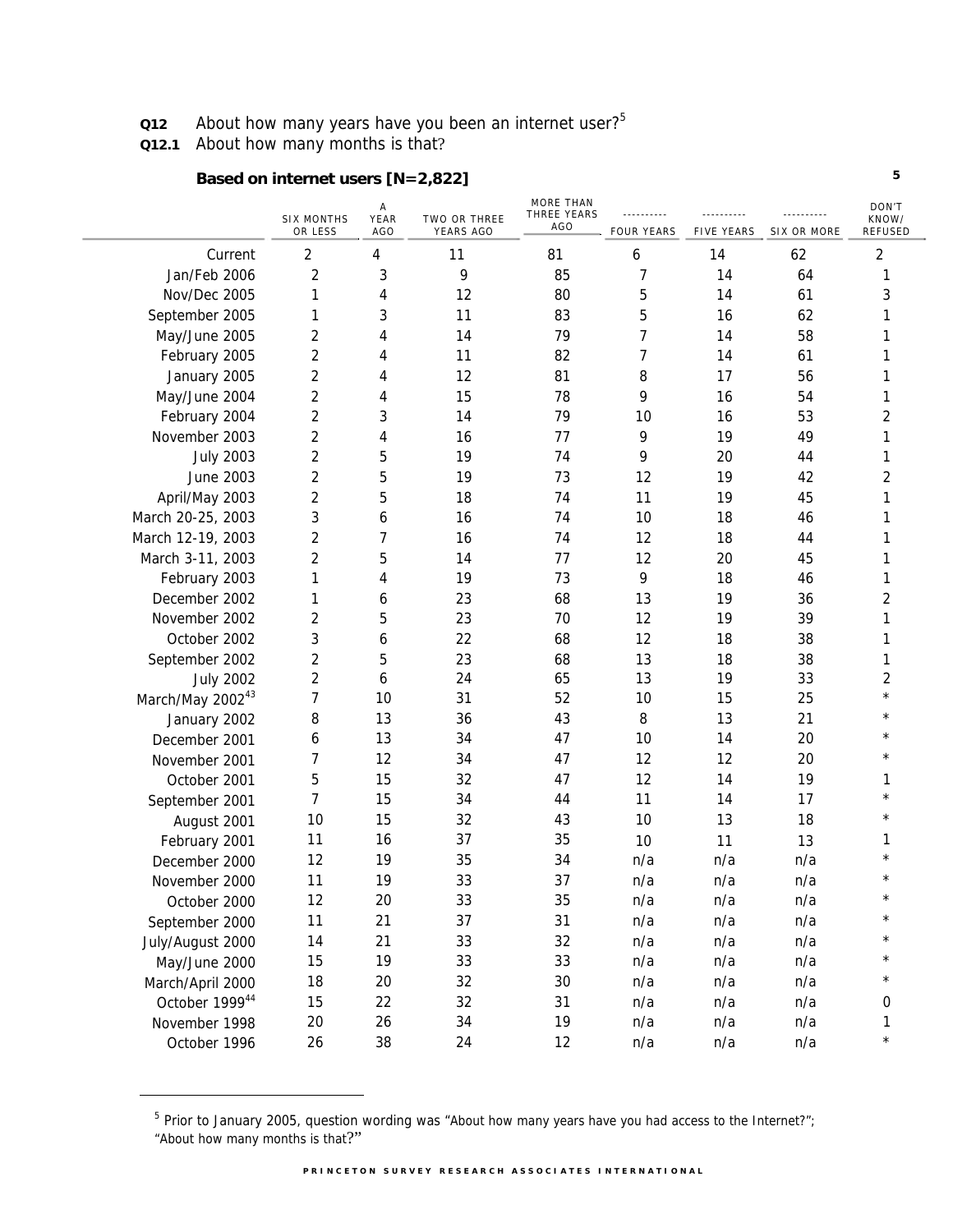**Q16** About how often do you go online from (INSERT) — several times a day, about once a day, 3-5 days a week, 1-2 days a week, every few weeks, every few months, or less often?

## **Based on internet users [N=2,822]**

|              |                                   | <b>SEVERAL</b><br><b>TIMES A</b><br>DAY | ABOUT<br>ONCE A<br>DAY | 3-5 DAYS A<br>WEEK | 1-2 DAYS A<br>WEEK | <b>EVERY FEW</b><br>WEEKS | LESS<br>OFTEN  | (VOL)<br><b>NEVER</b> | DON'T KNOW/<br><b>REFUSED</b> |
|--------------|-----------------------------------|-----------------------------------------|------------------------|--------------------|--------------------|---------------------------|----------------|-----------------------|-------------------------------|
| a            | Home                              |                                         |                        |                    |                    |                           |                |                       |                               |
|              | Current                           | 27                                      | 23                     | 16                 | 14                 | 5                         | $\overline{7}$ | 7                     | $^\star$                      |
|              | Jan/Feb 2006                      | 29                                      | 25                     | 17                 | 12                 | 5                         | 6              | 6                     | $^\star$                      |
|              | May/June 2005                     | 27                                      | 22                     | 15                 | 13                 | 6                         | 7              | 10                    | $^{\star}$                    |
|              | June/July 2004                    | 27                                      | 27                     | 17                 | 13                 | 5                         | 5              | $\overline{7}$        | $^\star$                      |
|              | March 2004                        | 29                                      | 24                     | 15                 | 13                 | 6                         | 5              | 8                     | $\star$                       |
| $\mathsf{b}$ | Work                              |                                         |                        |                    |                    |                           |                |                       |                               |
|              | Current                           | 35                                      | 8                      | 4                  | 4                  | $\mathcal{P}$             | 6              | 40                    | $\star$                       |
|              | Jan/Feb 2006                      | 35                                      | 8                      | 5                  | 3                  | $\mathcal{P}$             | 7              | 40                    | 1                             |
|              | May/June 2005                     | 35                                      | 9                      | 5                  | 4                  | $\overline{2}$            | 6              | 39                    | $^\star$                      |
|              | June/July 2004                    | 28                                      | 12                     | 5                  | 4                  | 1                         | 5              | 44                    | $^\star$                      |
|              | March 2004                        | 28                                      | 10                     | 5                  | 6                  | 2                         | 4              | 44                    | $^\star$                      |
| C            | Someplace other than home or work |                                         |                        |                    |                    |                           |                |                       |                               |
|              | Current                           | 4                                       | 3                      | 4                  | 6                  | 6                         | 22             | 55                    | $^\star$                      |
|              | Jan/Feb 2006                      | 3                                       | 3                      | 4                  | 5                  | 9                         | 21             | 56                    | $^\star$                      |
|              | March 2004                        | 3                                       | 3                      | 3                  | 6                  | 6                         | 15             | 64                    | 1                             |
|              |                                   |                                         |                        |                    |                    |                           |                |                       |                               |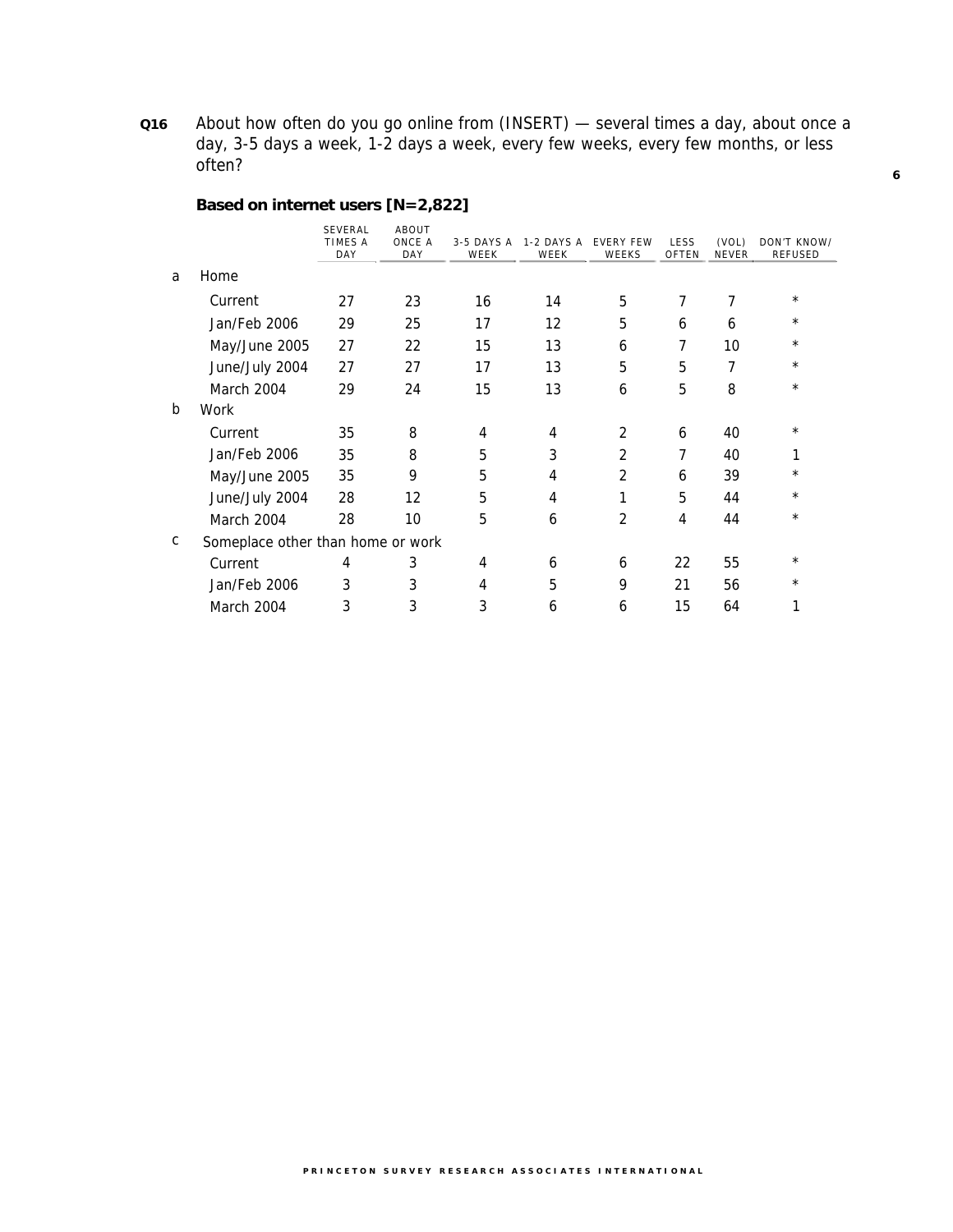**WEB1** Please tell me if you ever use the internet to do any of the following things. Do you ever use the internet to.../Did you happen to do this yesterday, or not?<sup>6</sup>

|                                                                         |                                            | ---------- <i>-</i>     |                                     |                               |
|-------------------------------------------------------------------------|--------------------------------------------|-------------------------|-------------------------------------|-------------------------------|
|                                                                         | <b>TOTAL HAVE EVER</b><br><b>DONE THIS</b> | <b>DID</b><br>YESTERDAY | <b>HAVE NOT</b><br><b>DONE THIS</b> | DON'T KNOW/<br><b>REFUSED</b> |
| Go online for no particular reason,<br>just for fun or to pass the time |                                            |                         |                                     |                               |
| Current                                                                 | 62                                         | 28                      | 37                                  | $^{\star}$                    |
| Nov/Dec 2005                                                            | 66                                         | 30                      | 33                                  | $^\star$                      |
| November 23-30, 2004                                                    | 66                                         | 21                      | 34                                  | 0                             |
| April/May 2003                                                          | 66                                         | 23                      | 34                                  | $^\star$                      |
| March 20-25, 2003                                                       | 67                                         | 22                      | 33                                  | $^\star$                      |
| March 12-19, 2003                                                       | 68                                         | 24                      | 31                                  | $^\star$                      |
| Jan 2002                                                                | 65                                         | 22                      | 35                                  | $^\star$                      |
| Dec 17-23, 2001                                                         | 64                                         | 20                      | 36                                  | $^\star$                      |
| Nov 19-Dec 16, 2001                                                     | 64                                         | 21                      | 35                                  | $^\star$                      |
| Oct 19-Nov 18, 2001                                                     | 67                                         | 23                      | 33                                  | $^\star$                      |
| Oct 8-18, 2001                                                          | 65                                         | 19                      | 35                                  | $^\star$                      |
| Oct 2-7, 2001                                                           | 63                                         | 22                      | 37                                  | 0                             |
| Sept 20-Oct 1, 2001                                                     | 62                                         | 20                      | 38                                  | $^\star$                      |
| Sept 12-19, 2001                                                        | 60                                         | 13                      | 39                                  | 1                             |
| Aug 2001                                                                | 61                                         | 20                      | 39                                  | $^\star$                      |
| Feb 2001                                                                | 63                                         | 23                      | 37                                  | 1                             |
| <b>Fall 2000</b>                                                        | 65                                         | 21                      | 35                                  | $^\star$                      |
| July-August 2000                                                        | 66                                         | 19                      | 34                                  | $^\star$                      |
| May-June 2000                                                           | 61                                         | 17                      | 39                                  | $\star$                       |
| April 2000                                                              | 60                                         | 18                      | 40                                  | $^\star$                      |
| March 2000                                                              | 63                                         | 21                      | 37                                  | 0                             |

### **Based on internet users [N=2,822]**

 $\overline{a}$ 

<sup>&</sup>lt;sup>6</sup> Prior to January 2005, question wording was "Please tell me if you ever do any of the following when you go online. Do you ever…?/Did you happen to do this yesterday, or not?"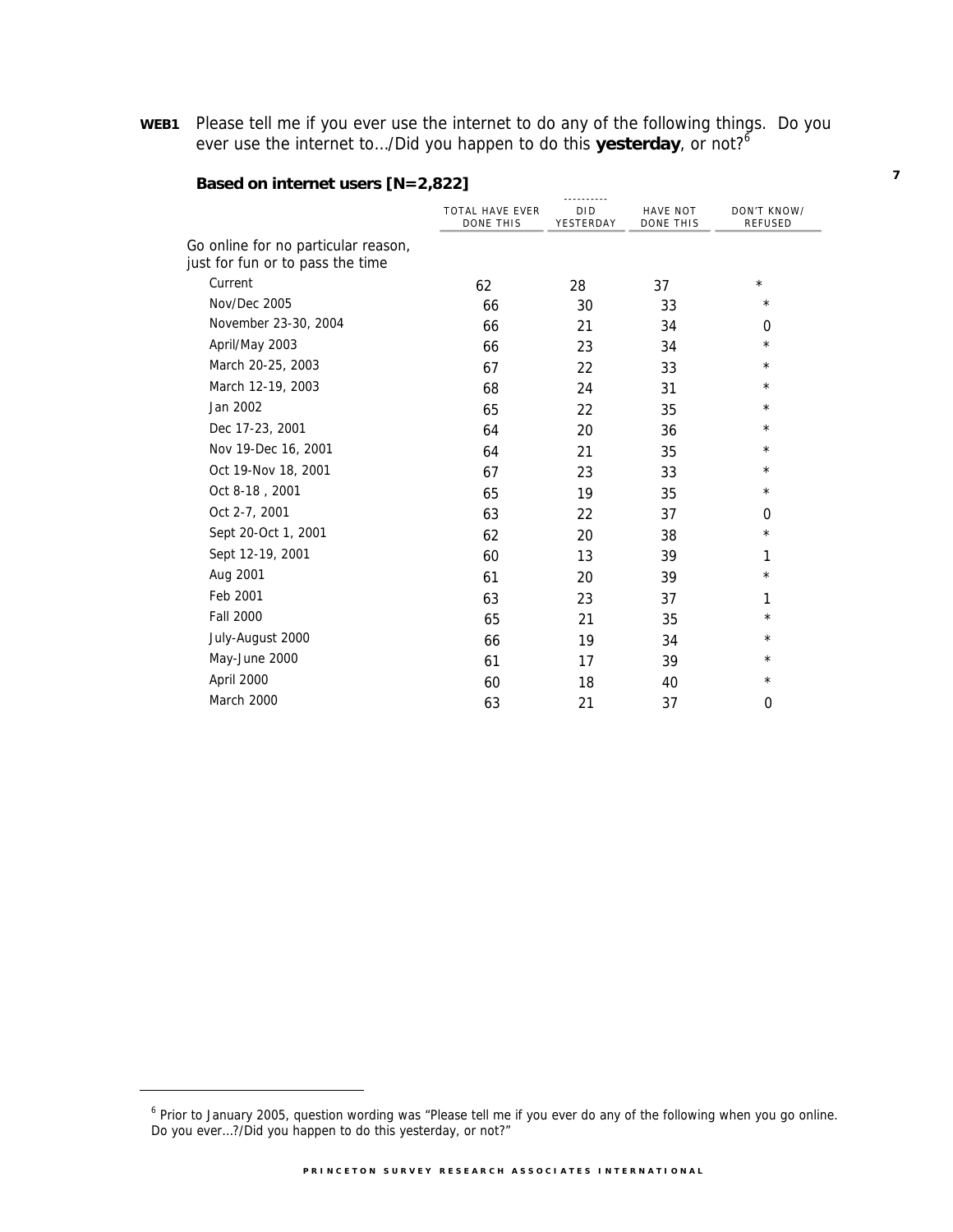#### **Web1 continued…**

|                                                                                         | TOTAL HAVE EVER<br>DONE THIS | ----------<br><b>DID</b><br>YESTERDAY | HAVE NOT<br>DONE THIS | DON'T KNOW/<br>REFUSED |
|-----------------------------------------------------------------------------------------|------------------------------|---------------------------------------|-----------------------|------------------------|
| Send "instant messages" to someone                                                      |                              |                                       |                       |                        |
| who's online at the same time                                                           |                              |                                       |                       |                        |
| Current                                                                                 | 37                           | 12                                    | 63                    | $\star$                |
| Nov/Dec 2005                                                                            | 37                           | 13                                    | 63                    | $\star$                |
| September 2005                                                                          | 47                           | 12                                    | 53                    | $\star$                |
| February 2005                                                                           | 40                           | 11                                    | 59                    | $\star$                |
| January 2005                                                                            | 42                           | 14                                    | 58                    | 0                      |
| May/June 2004                                                                           | 42                           | 12                                    | 58                    | $\star$                |
| February 2004                                                                           | 39                           | 10                                    | 61                    | $\star$                |
| April/May 2003                                                                          | 46                           | 14                                    | 54                    | 0                      |
| March 12-19, 2003                                                                       | 48                           | 13                                    | 52                    | $\star$                |
| July, 2002                                                                              | 46                           | 11                                    | 54                    | $\star$                |
| Dec 17-23, 2001                                                                         | 48                           | 14                                    | 52                    | $\star$                |
| Nov 19-Dec 16, 2001                                                                     | 47                           | 13                                    | 53                    | $\star$                |
| Oct 19-Nov 18, 2001                                                                     | 47                           | 14                                    | 52                    | $^\star$               |
| Oct 8-18, 2001                                                                          | 46                           | 10                                    | 54                    | $^\star$               |
| Oct 2-7, 2001                                                                           | 46                           | 11                                    | 54                    | $\star$                |
| Sept 20-Oct 1, 2001                                                                     | 48                           | 11                                    | 52                    | $\star$                |
| Sept 12-19, 2001                                                                        | 44                           | 10                                    | 55                    | 1                      |
| May-June $2000^7$                                                                       | 44                           | 10                                    | 56                    | 0                      |
| April 2000                                                                              | 46                           | 13                                    | 54                    | $\star$                |
| March 2000                                                                              | 45                           | 12                                    | 55                    | $\star$                |
| Download VIDEO files onto your<br>computer so you can play them at any<br>time you want |                              |                                       |                       |                        |
| Current                                                                                 | 19                           | 4                                     | 80                    | $\star$                |
| Nov/Dec 2005                                                                            | 18                           | 3                                     | 82                    | $\star$                |
| May/June 2005                                                                           | 18                           | n/a                                   | 82                    | $\star$                |
| January 2005                                                                            | 15                           | $\sqrt{3}$                            | 85                    | 0                      |
| November 23-30, 2004                                                                    | 14                           | $\overline{2}$                        | 86                    | 0                      |
| Feb 2004                                                                                | 15                           | $\overline{c}$                        | 85                    | $\star$                |
| Nov 2003                                                                                | 13                           | $\overline{2}$                        | 86                    | $\star$                |

-

<sup>&</sup>lt;sup>7</sup> This item asked May 19, 2000 through June 30, 2000 only [N=1,568].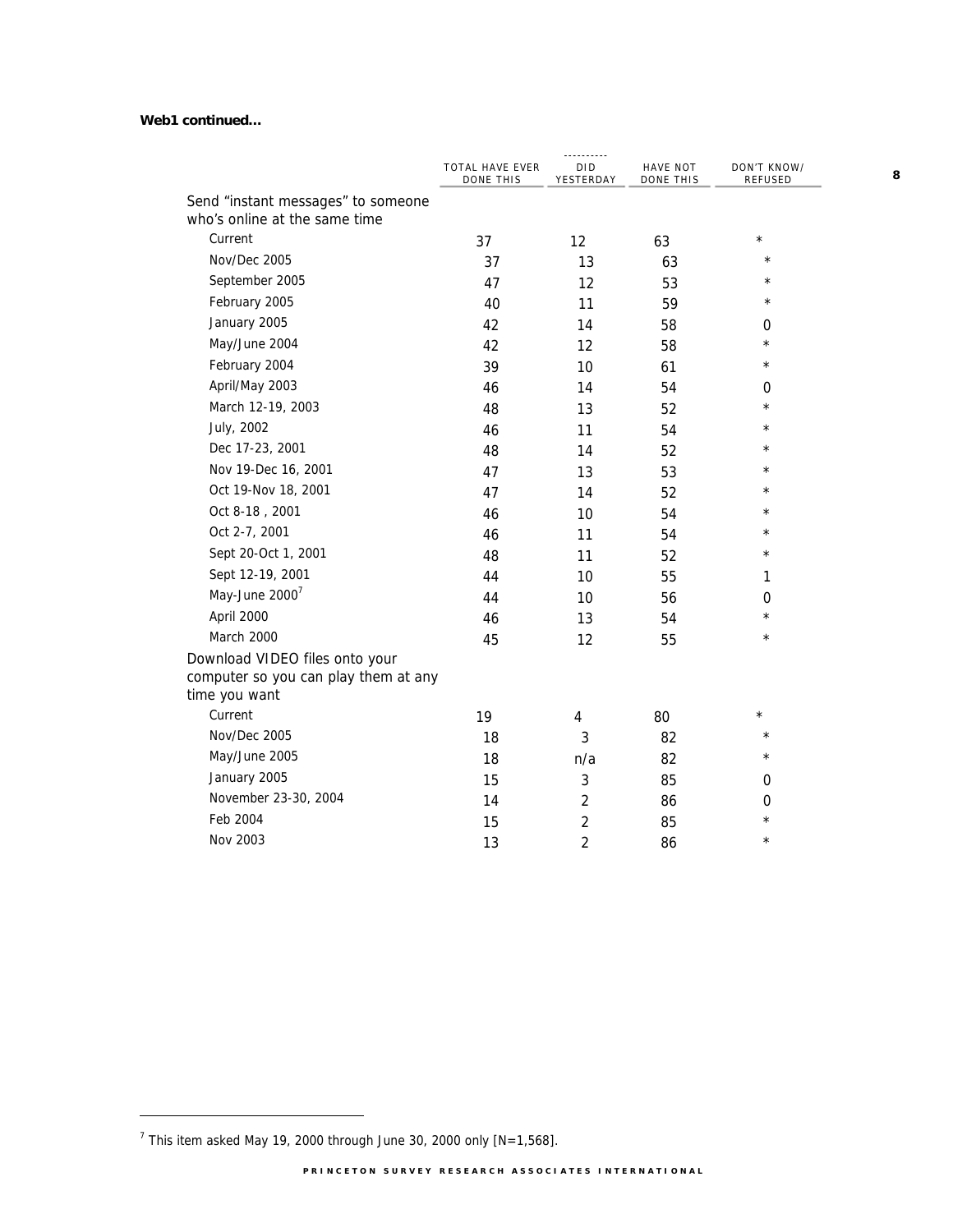#### **Web1 continued…**

 $\overline{a}$ 

|                                                                                                     | TOTAL HAVE EVER<br>DONE THIS | <b>DID</b><br>YESTERDAY | HAVE NOT<br>DONE THIS | DON'T KNOW/<br><b>REFUSED</b> |
|-----------------------------------------------------------------------------------------------------|------------------------------|-------------------------|-----------------------|-------------------------------|
| Download MUSIC files onto your                                                                      |                              |                         |                       |                               |
| computer so you can play them at any<br>time you want                                               |                              |                         |                       |                               |
| Current                                                                                             | 27                           | 4                       | 73                    | $^\star$                      |
| Nov/Dec 2005                                                                                        | 25                           | 4                       | 75                    | $\star$                       |
| May/June 2005                                                                                       | 25                           | n/a                     | 75                    | $\star$                       |
| January 2005                                                                                        | 22                           | 4                       | 78                    | $^\star$                      |
| November 23-30, 2004                                                                                | 18                           | 1                       | 82                    | 0                             |
| May/June 2004                                                                                       | 20                           | $\overline{2}$          | 80                    | $\star$                       |
| February 2004                                                                                       | 18                           | 1                       | 82                    | $\star$                       |
| Nov 2003                                                                                            | 14                           | 1                       | 85                    | $^\star$                      |
| June 2003                                                                                           | 30                           | 3                       | 70                    | $^\star$                      |
| April/May 2003                                                                                      | 30                           | 4                       | 70                    | $^\star$                      |
| March 12-19, 2003                                                                                   | 28                           | 5                       | 72                    | $^\star$                      |
| Oct 2002                                                                                            | 32                           | 5                       | 68                    | $\star$                       |
| Sept 12-19, 2001                                                                                    | 26                           | 3                       | 73                    | $^\star$                      |
| Aug 2001                                                                                            | 26                           | 3                       | 74                    | $^\star$                      |
| Feb 2001                                                                                            | 29                           | 6                       | 71                    | $\star$                       |
| <b>Fall 2000</b>                                                                                    | 24                           | 4                       | 76                    | $\star$                       |
| July/August 2000                                                                                    | 22                           | 3                       | 78                    | $\star$                       |
| Log onto the Internet using a wireless<br>device                                                    |                              |                         |                       |                               |
| Current                                                                                             | 30                           | 15                      | 70                    | 1                             |
| Nov. 23-30, 20048                                                                                   | 25                           | 10                      | 75                    | 0                             |
| Feb 2004                                                                                            | 17                           | 6                       | 82                    | 1                             |
| PAY to access or download digital<br>content online, such as music, video,<br>or newspaper articles |                              |                         |                       |                               |
| Current                                                                                             | 21                           | 4                       | 78                    | $^\star$                      |
| May/June 2004                                                                                       | 11                           | 1                       | 89                    | $\star$                       |
| Download a podcast so you can listen<br>to it or view it at a later time                            |                              |                         |                       |                               |
| Current                                                                                             | 7                            | 1                       | 92                    | 1                             |

<sup>&</sup>lt;sup>8</sup> In Nov 2004 this item read "Log onto the internet using a wireless device, such as a laptop with a wireless modem or a cell phone that can send or receive text messages."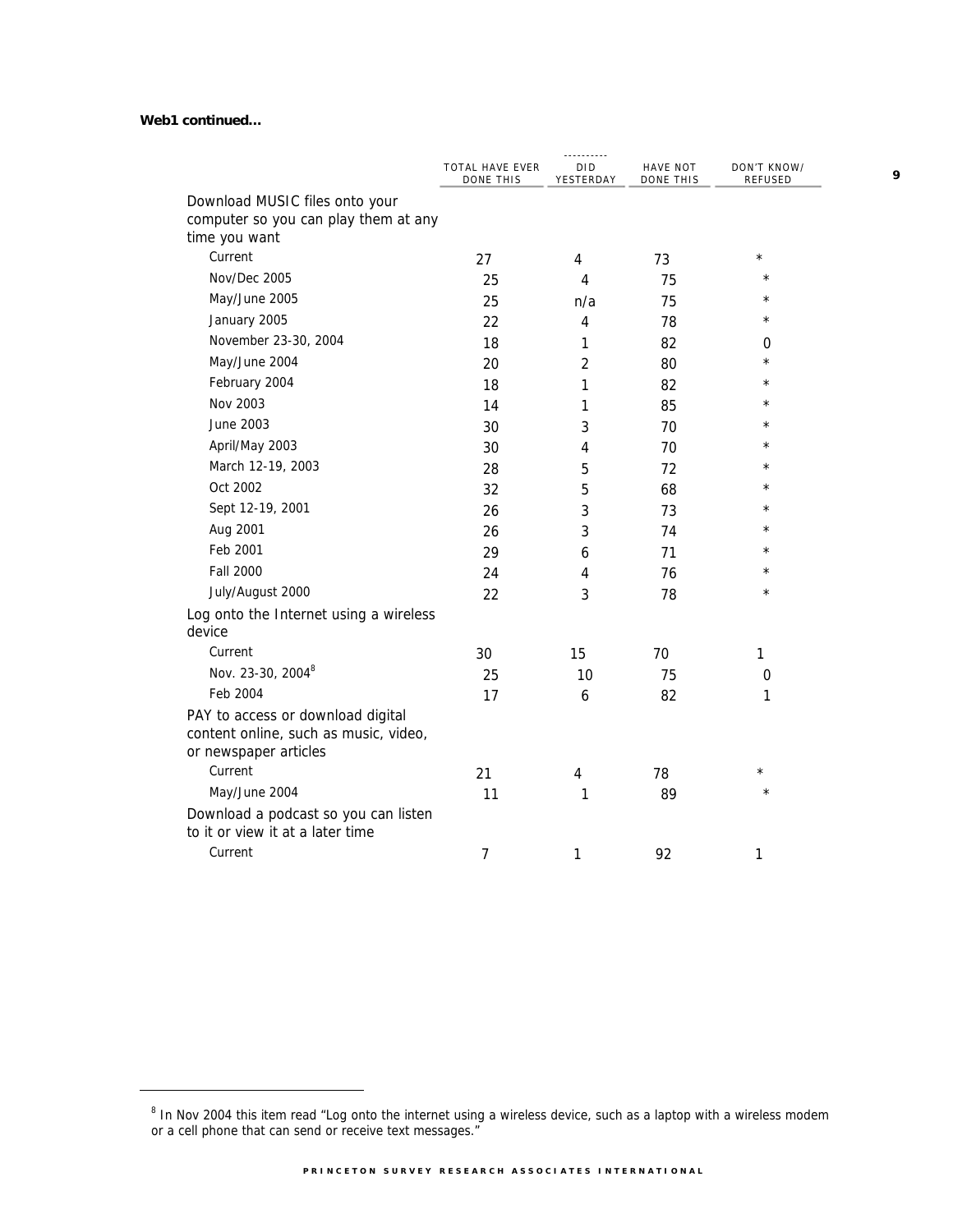| GAD1 | As I read the following list of items, please tell me if you happen to have each one, or |
|------|------------------------------------------------------------------------------------------|
|      | not. Do you have?                                                                        |

|   |                                                           | <b>YES</b> | ΝO | DON'T KNOW/<br><b>REFUSED</b> |
|---|-----------------------------------------------------------|------------|----|-------------------------------|
| a | A desktop computer                                        | 68         | 32 | $^\star$                      |
| b | A laptop computer                                         | 30         | 69 | $^\star$                      |
| С | A cell phone                                              | 73         | 27 | $^\star$                      |
| d | A Blackberry, Palm or other personal digital<br>assistant | 11         | 88 | 1                             |
| e | An iPod or other MP3 player                               | 20         | 79 | $^\star$                      |
| f | A digital camera                                          | 55         | 45 | $\star$                       |
| g | A video camera                                            | 43         | 57 | $^\star$                      |
| h | A webcam                                                  | 13         | 86 | 1                             |
|   | Yes to any                                                | 88         |    |                               |
|   | Mean number of gadgets                                    | 3.13       |    |                               |

# **GAD2** Does your cell phone have the capacity to…?

## **Based on those who own a cell phone [N=2,905]**

|    |                                | <b>YES</b> | N <sub>O</sub> | DON'T KNOW | <b>REFUSED</b> |
|----|--------------------------------|------------|----------------|------------|----------------|
| a  | Take still pictures            | 39         | 61             |            | $\star$        |
| b  | Play music or MP3 files        | 21         | 71             | 8          | $\star$        |
| C  | Send and receive text messages | 75         | 21             | 4          | $\star$        |
| d. | Send and receive email         | 43         | 47             | 10         | $^{\star}$     |
| e  | Take video                     | 22         | 75             | 3          | $^\star$       |
| f  | Play video or TV programs      | 13         | 82             | 5          | $\star$        |
| q  | Play games                     | 63         | 33             | 5          | $\star$        |
| h. | Surf the internet              | 44         | 50             | 5          | $^{\star}$     |
|    |                                |            |                |            |                |
|    | Yes to any                     | 84         |                |            |                |
|    | Mean number of cell functions  | 3.20       |                |            |                |

## **GAD3** Do you use your Blackberry, Palm or PDA as a cell phone, or not?

## **Based on those who own a PDA [N=400]**

|   | CURRENT |                    |
|---|---------|--------------------|
| ℅ | 26      | Yes                |
|   | 74      | Nο                 |
|   |         | Don't know/Refused |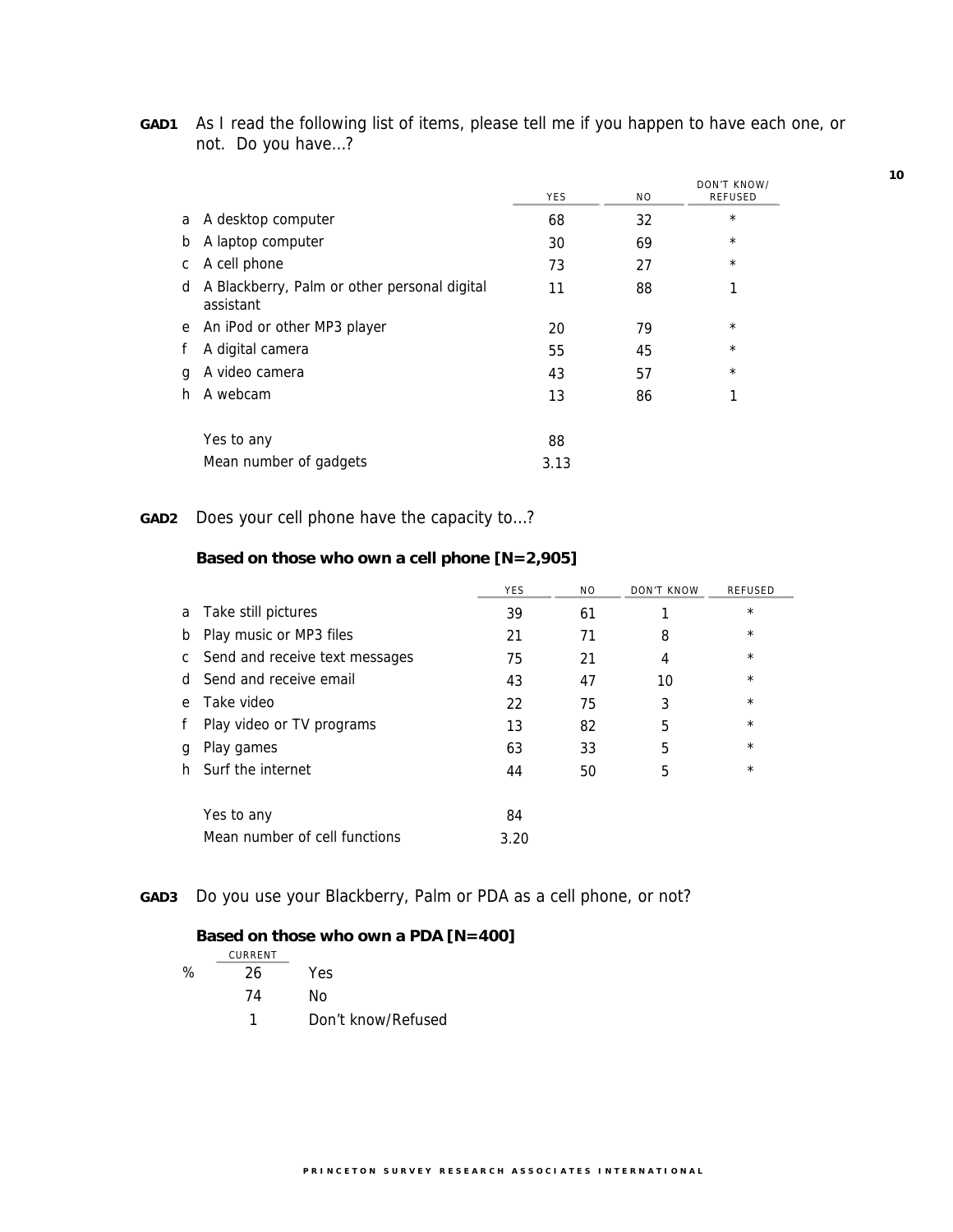#### **GAD4** Does your Blackberry, Palm or PDA have the capacity to…?

|              |                                | <b>YES</b> | NO. | DON'T KNOW | REFUSED |
|--------------|--------------------------------|------------|-----|------------|---------|
| a            | Take still pictures            | 27         | 71  |            | 0       |
| b            | Play music or MP3 files        | 45         | 47  | 8          | 0       |
| C.           | Send and receive text messages | 53         | 43  | 4          | 0       |
| <sub>d</sub> | Send and receive email         | 59         | 37  | 4          | 0       |
| e            | Take video                     | 19         | 76  | 5          | 0       |
|              | Play video or TV programs      | 25         | 68  |            | 0       |
| g            | Play games                     | 77         | 21  | 3          | 0       |
| h            | Surf the internet              | 57         | 39  | 5          | 0       |
|              |                                |            |     |            |         |
|              | Yes to any                     | 89         |     |            |         |
|              | Mean number of PDA functions   | 3.62       |     |            |         |

#### **Based on those who own a PDA [N=400]**

**VOIP1** There are several ways to talk to other people using the internet, including a service called "Voice over Internet protocol service" or V-O-I-P that is used by companies like Vonage, or programs like Skype or GoogleTalk. Have you ever used V-O-I-P to make a phone call over the internet?

|   | CURRENT |                    |
|---|---------|--------------------|
| ℅ | Һ       | Yes                |
|   | 93      | Nο                 |
|   | *       | Don't know/Refused |

**VOIP2** Do you make MOST of your phone calls using regular landline phones, your cell phone, or using the internet?

#### **Based on those who own a cell phone or use VOIP [N=2,936]**

|   | CURRENT |                        |
|---|---------|------------------------|
| ℅ | 59      | Regular landline phone |
|   | 38      | Cell phone             |
|   | 1       | Internet               |
|   | 2       | Don't know/Refused     |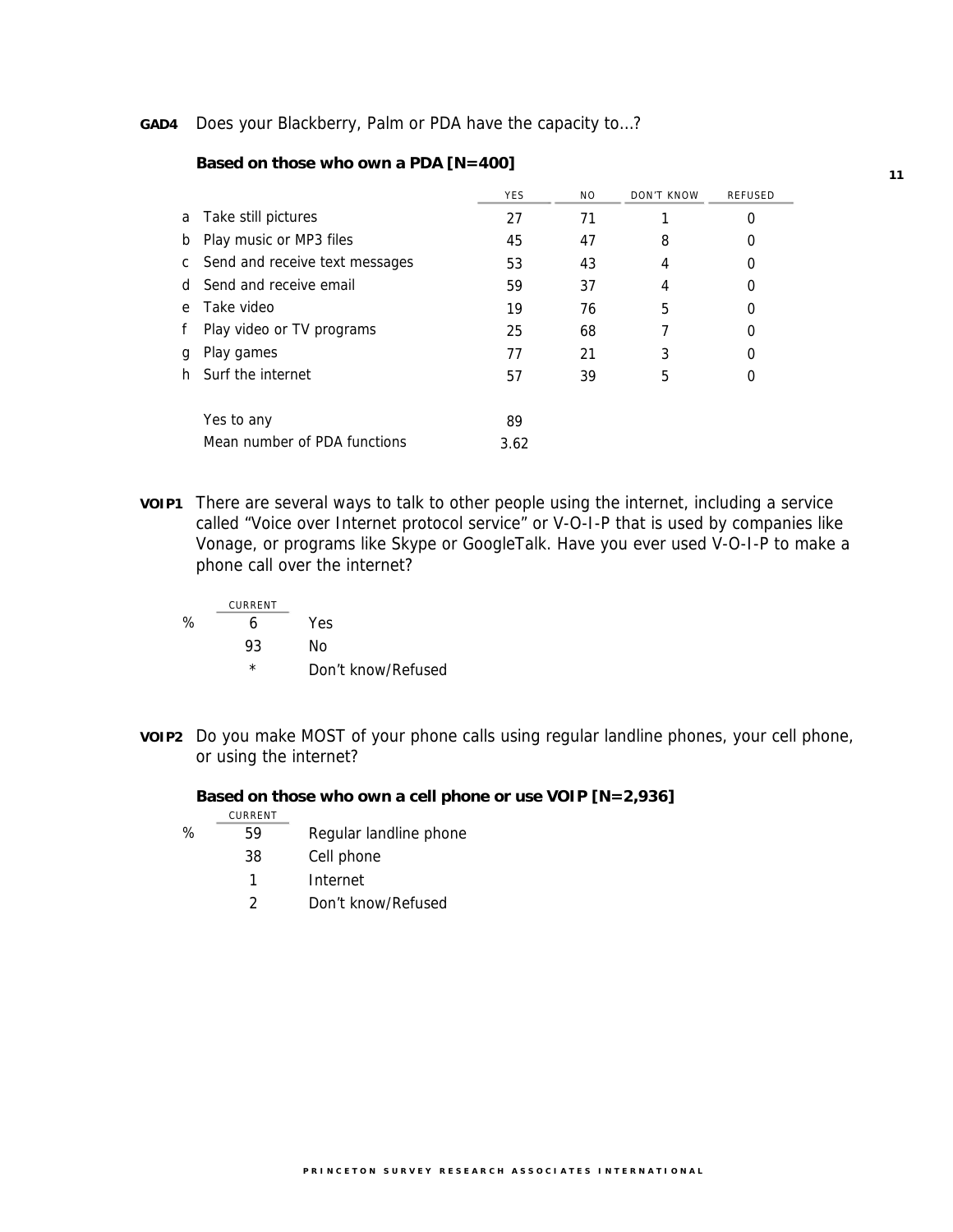Now I'm going to ask you about some different activities you may or may not do... **TV1** First, how often, if ever, do you watch television shows or news programs?

|   | CURRENT |                             |
|---|---------|-----------------------------|
| % | 79      | Everyday or almost everyday |
|   | 14      | A few times a week          |
|   |         | A few times a month         |

- 2 Less often
- 2 Never
- \* Don't know/Refused

## **TV2** On a typical day, approximately how many hours do you spend watching television?

#### **Based on those who watch TV everyday [N=3,264]**

|   | CURRENT |                     |
|---|---------|---------------------|
| ℅ | २       | Less than one hour  |
|   | 44      | One to two hours    |
|   | 34      | Three to four hours |
|   | 16      | Five hours or more  |
|   | 2       | Don't know/Refused  |

### **TV3** Do you happen to have **(INSERT IN ORDER)** or do you not have this?

### **Based on those who watch TV [N=3,917]**

|    |                                             | <b>YES</b> | N <sub>O</sub> | DON'T KNOW/<br>REFUSED |
|----|---------------------------------------------|------------|----------------|------------------------|
| a. | Cable TV                                    | 65         | 35             | $\star$                |
| b. | Satellite TV                                | 27         | 73             | $\star$                |
| C  | A high definition TV                        | 23         | 74             | 3                      |
|    | d TiVo or some other digital video recorder | 18         | 81             |                        |
|    |                                             |            |                |                        |
|    | Yes to any                                  | 87         |                |                        |

**TV4** Do you ever watch TV shows or news programs on something other than your television at home – for instance on a computer, cell phone, iPod or PDA?

 **Based on those who watch TV [N=3,917]**  CURRENT % 13 Yes 87 No 0 Don't know/Refused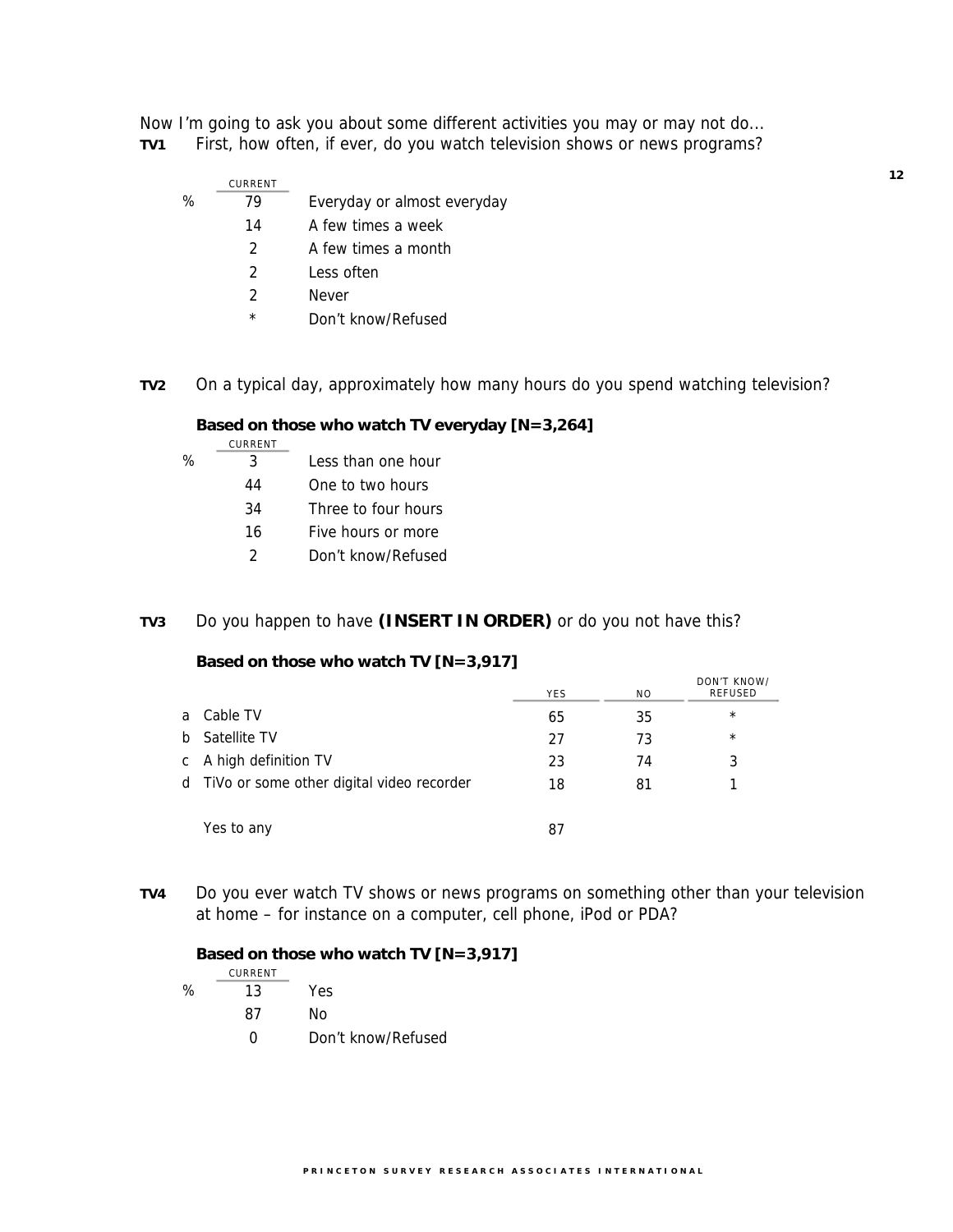**TV5** Can you tell me all of the different devices you ever watch TV shows or news programs on, aside from your television at home?

## **Based on those who watch TV on something other than their television at home [N=436]**

**13**

|   | CURRENT |                                       |
|---|---------|---------------------------------------|
| % | 78      | Desktop computer                      |
|   | 28      | Laptop computer                       |
|   | 9       | Cell phone                            |
|   | 3       | Portable DVD player                   |
|   | 3       | iPod                                  |
|   | 2       | PDA or personal digital assistant     |
|   | 1       | Wireless email device like Blackberry |
|   | 3       | Other                                 |
|   |         |                                       |

2 Don't know/Refused

### **Note: Table exceeds 100% due to multiple response**

**FUNC1** When you send and receive email, do you use a desktop or laptop computer, a cell phone, a PDA, a Blackberry, or some other device?

#### **Based on those who send and receive email [N=2,540]**

|   | CURRENT       |                                       |
|---|---------------|---------------------------------------|
| % | 86            | Desktop computer                      |
|   | 29            | Laptop computer                       |
|   | 6             | Cell phone                            |
|   | 2             | PDA or personal digital assistant     |
|   | $\mathcal{P}$ | Wireless email device like Blackberry |
|   | $\star$       | Other                                 |
|   | 1             | Don't know/Refused                    |
|   |               |                                       |

 **Note: Table exceeds 100% due to multiple response** 

**FUNC2** When you send and receive instant messages, do you use a desktop or laptop computer, a cell phone, a PDA, or some other device?

#### **Based on those who use instant messaging [N=949]**

- CURRENT
- % 81 Desktop computer
	- 31 Laptop computer
	- 15 Cell phone
	- 1 PDA or personal digital assistant
	- \* Other
	- 1 Don't know/Refused

## **Note: Table exceeds 100% due to multiple response**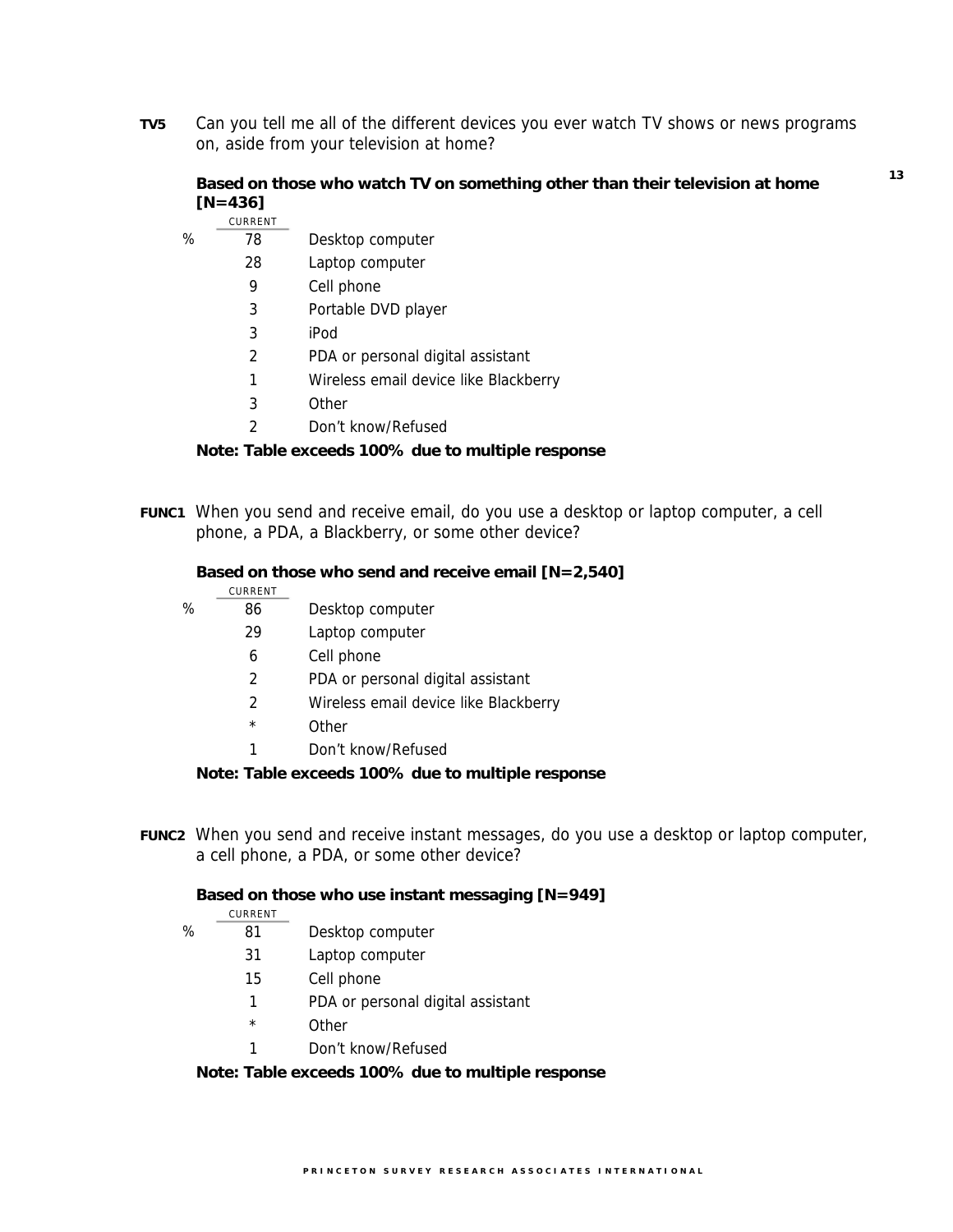**FUNC3** Do you ever send or receive text messages on your cell phone?

 **Based on those who own a cell phone [N=2,905]** 

|   | CURRENT  |                    |
|---|----------|--------------------|
| % | 41       | Yes                |
|   | 59       | Nο                 |
|   | $^\star$ | Don't know/Refused |

**FUNC4** Do you ever take your own digital photos, or do you not do this?

$$
\begin{array}{cc}\n & \text{CURRENT} \\
\% & 40 \\
\hline\n60 & \text{No} \\
\star & \text{Don't know/Refused}\n\end{array}
$$

**FUNC4a** What do you use to take digital photos – a digital camera, a cell phone that takes pictures, or something else?

|                                                   | Based on those who take digital photos $[N=1,498]$ |                    |  |  |
|---------------------------------------------------|----------------------------------------------------|--------------------|--|--|
|                                                   | CURRENT                                            |                    |  |  |
| ℅                                                 | 93                                                 | Digital camera     |  |  |
|                                                   | 20                                                 | Cell phone         |  |  |
|                                                   | 2                                                  | Something else     |  |  |
|                                                   | $\star$                                            | Don't know/Refused |  |  |
| Note: Table exceeds 100% due to multiple response |                                                    |                    |  |  |

**FUNC4b** Do you ever…?

## **Based on those who take digital photos [N=1,498]**

|              |                                          | <b>YES</b> | NO. | DON'T KNOW/<br>REFUSED |
|--------------|------------------------------------------|------------|-----|------------------------|
| a            | Share your digital photos through email  | 66         | 34  | $\star$                |
| b            | Post your digital photos on the internet | 22         | 77  | $\star$                |
| $\mathsf{C}$ | Copy your digital photos onto CDs        | 62         | 38  | $\star$                |
|              |                                          |            |     |                        |
|              | Yes to any                               | 80         |     |                        |

**FUNC5** Do you ever record your own video, or do you not do this?

|   | CURRENT |                    |
|---|---------|--------------------|
| ℅ | 25      | Yes                |
|   | 75      | Nο                 |
|   | *       | Don't know/Refused |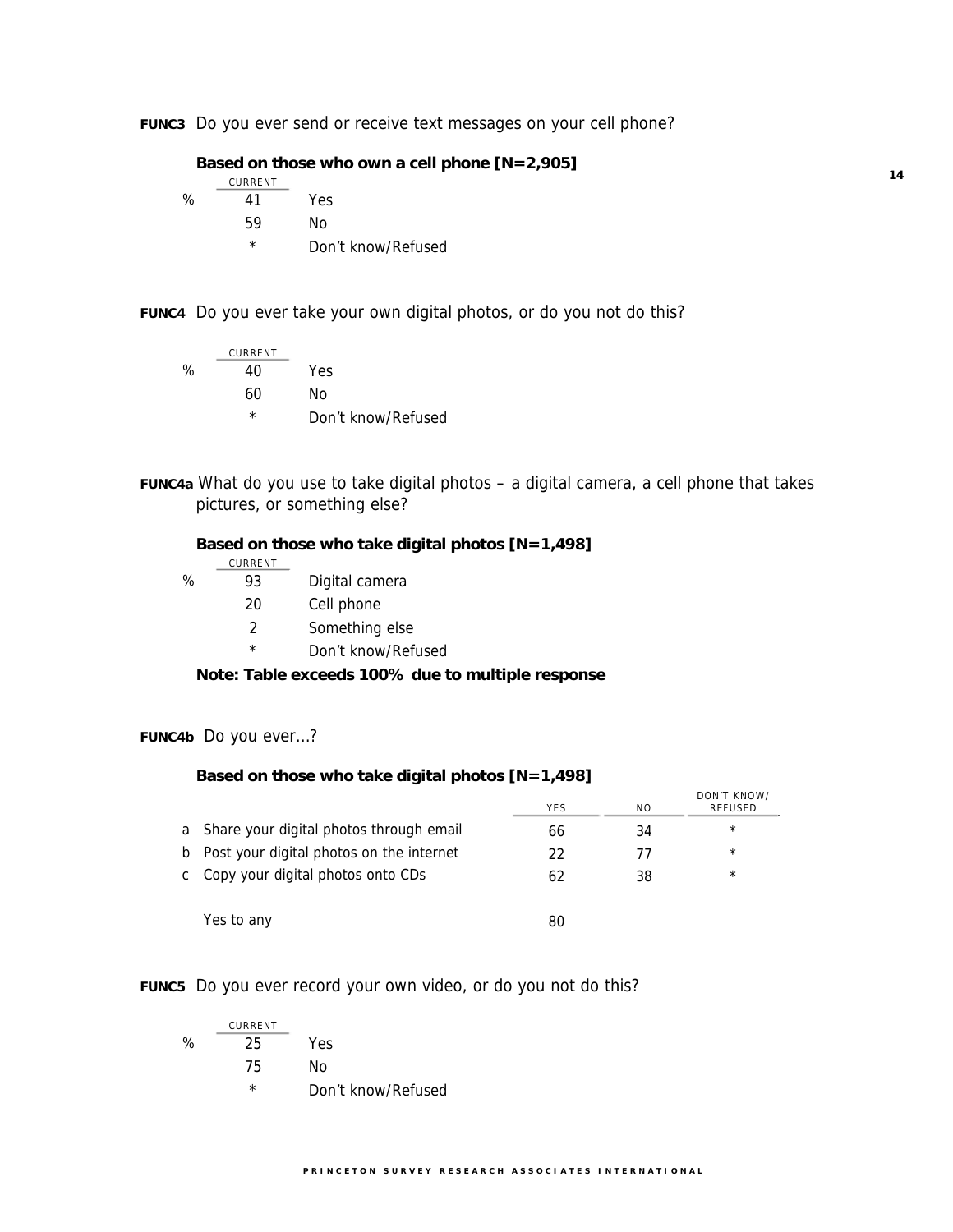**FUNC5a** What do you use to record your own video – a video camera, a video-equipped cell phone or PDA, or some other device?

#### **Based on those who record their own video [N=916]**

|   | CURRENT |                                     |
|---|---------|-------------------------------------|
| % | 89      | Video camera                        |
|   | 8       | Cell phone                          |
|   | 4       | Digital camera/Digital video camera |
|   | 3       | VCR.                                |
|   |         | <b>PDA</b>                          |
|   | 3       | Other                               |
|   | 1       | Don't know/Refused                  |
|   |         |                                     |

## **Note: Table exceeds 100% due to multiple response**

## **FUNC5b** Do you ever…?

#### **Based on those who record their own video [N=916]**

|                                    | <b>YES</b> | N <sub>O</sub> | DON'T KNOW/<br>REFUSED |
|------------------------------------|------------|----------------|------------------------|
| a Share your videos through email  | 13         | 87             |                        |
| b Post your videos on the internet | 4          | 96             |                        |
| c Copy your videos onto DVD        | 33         | 67             | $\star$                |
| Yes to any                         | 39         |                |                        |

### **RAD1** How often, if ever, do you listen to music or radio shows?

|   | CURRENT |                             |
|---|---------|-----------------------------|
| % | 70      | Everyday or almost everyday |
|   | 16      | A few times a week          |
|   | 4       | A few times a month         |
|   | 5       | Less often                  |
|   | 5       | <b>Never</b>                |
|   | $\star$ | Don't know/Refused          |

**RAD2** On a typical day, approximately how many hours do you spend listening to music or radio shows?

### **Based on those who listen to music or radio everyday [N=2,691]**

|   | CURRENT |                     |
|---|---------|---------------------|
| ℅ | 10      | Less than one hour  |
|   | 49      | One to two hours    |
|   | 18      | Three to four hours |
|   | 20      | Five hours or more  |
|   | 3       | Don't know/Refused  |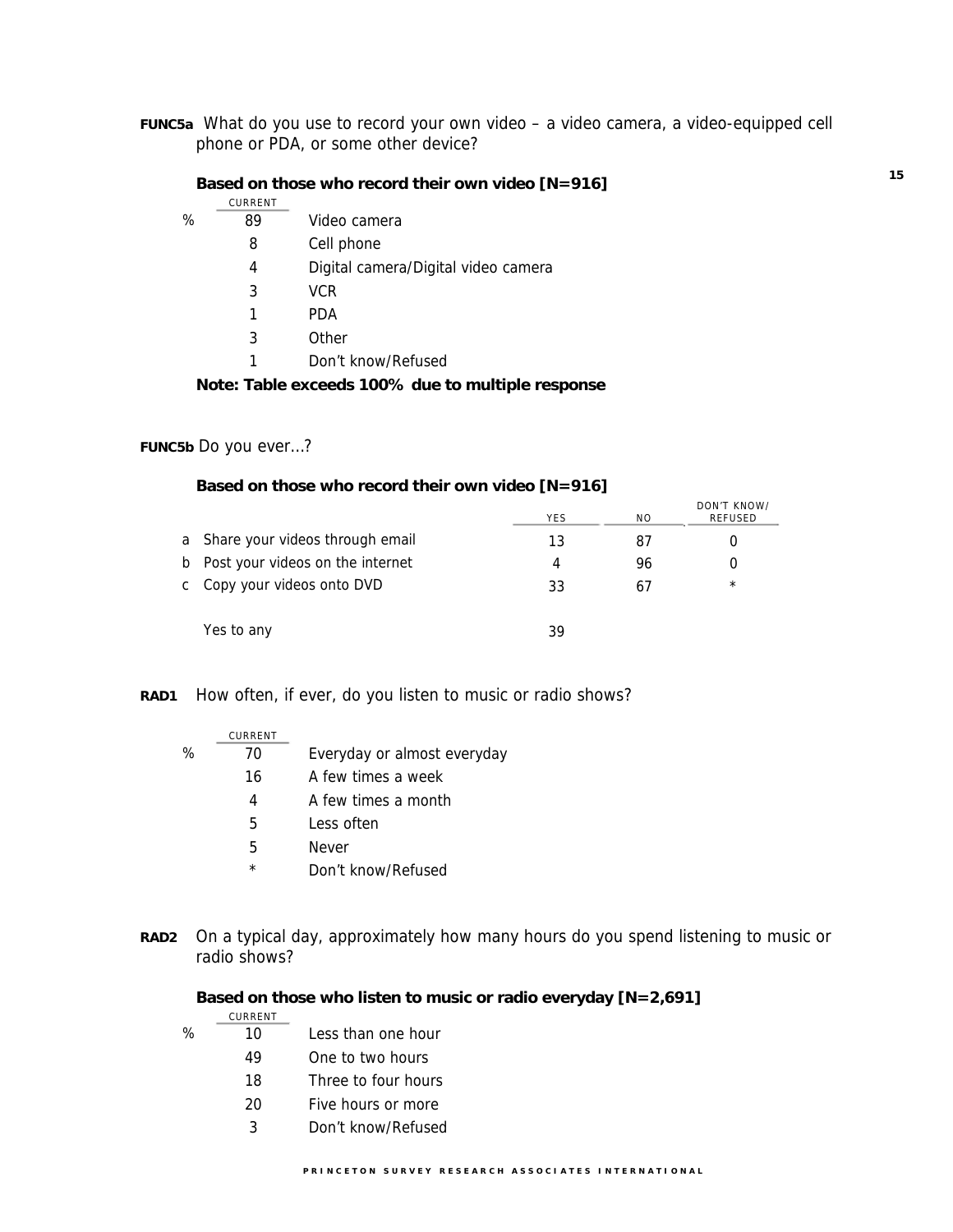**RAD3** Do you happen to subscribe to satellite radio**,** or not?

 **Based on those who listen to music or radio [N=3,756]** 

|   | CURRENT |                    |
|---|---------|--------------------|
| ℅ | Զ       | Yes                |
|   | 92      | Nο                 |
|   | *       | Don't know/Refused |

**RAD4** Do you ever listen to music or radio shows on something other than a home or car radio – for instance on a desktop or laptop computer, a cell phone, iPod or PDA?

 **Based on those who listen to music or radio [N=3,756]** 

|   | CURRENT  |                    |
|---|----------|--------------------|
| % | 24       | Yes                |
|   | 76       | Nο                 |
|   | $^\star$ | Don't know/Refused |

**RAD5** Can you tell me all of the different devices you ever listen to music or radio shows on, aside from a radio?

**Based on those who listen to music or radio on something other than their home or car radio [N=756] CURRENT** 

|   | <b>UURREIVI</b> |                                   |
|---|-----------------|-----------------------------------|
| % | 76              | Desktop computer                  |
|   | 30              | Laptop computer                   |
|   | 26              | iPod or other MP3 player          |
|   | 7               | Cell phone                        |
|   | 5               | Television                        |
|   | 3               | CD player                         |
|   | $\mathcal{P}$   | PDA or personal digital assistant |
|   | 3               | Other                             |
|   |                 | Don't know/Refused                |

#### **Note: Table exceeds 100% due to multiple response**

**FUNC6** How often, if ever, do you play video games, whether on a computer or the internet or on a game console like Xbox?

|   | CURRENT |                             |
|---|---------|-----------------------------|
| ℅ | 8       | Everyday or almost everyday |
|   | 11      | A few times a week          |
|   | 8       | A few times a month         |
|   | 12      | I ess often                 |
|   | 60      | Never                       |
|   | $\star$ | Don't know/Refused          |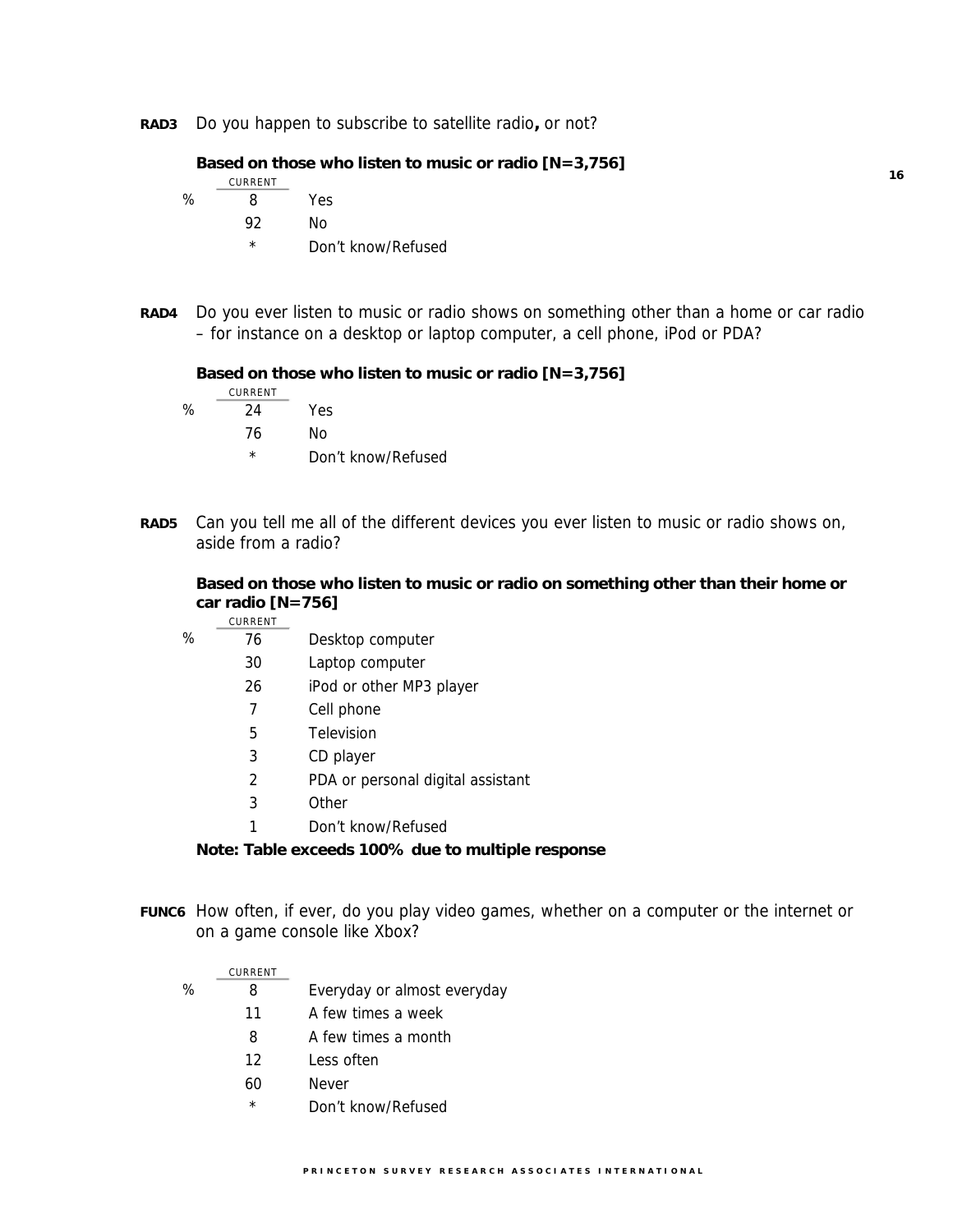**FUNC6a** On a typical day, approximately how many hours do you spend playing video games?

### **Based on those who play video games everyday [N=284]**

- CURRENT
- $\frac{13}{13}$  Less than one hour
	- 36 One hour 20 Two hours
	-
	- 29 Three hours or more
	- 2 Don't know/Refused
- **FUNC6b** When you play video games, do you play them on a desktop or laptop computer, a game console like Xbox or Play Station, a portable gaming system like Sony PSP, a cell phone, or some other device?

#### **Based on those who play video games [N=1,411]**

CURRENT % 51 Desktop computer 50 A game console like Xbox or Play Station 12 Laptop computer 10 Cell phone 9 A portable gaming system like Sony PSP 3 Other 1 Don't know/Refused

 **Note: Table exceeds 100% due to multiple response** 

**FUNC6c** Do you ever play video games…?

#### **Based on those who play video games [N=1,411]**

|                                                 | <b>YES</b> | ΝO | DON'T KNOW/<br>REFUSED |
|-------------------------------------------------|------------|----|------------------------|
| a By yourself                                   | 78         | 22 | $\star$                |
| b With other people in the same location as you | 62         | 38 | $\star$                |
| c With other people over the internet           | つつ         | 78 |                        |

**FUNC8** Do you ever get news or other information alerts automatically sent to you, for instance to your computer, cell phone, or PDA?

#### **Based on internet users [N=2,822]**

|   | CURRENT  |                    |
|---|----------|--------------------|
| % | 31       | Yes                |
|   | 69       | Nο                 |
|   | $^\star$ | Don't know/Refused |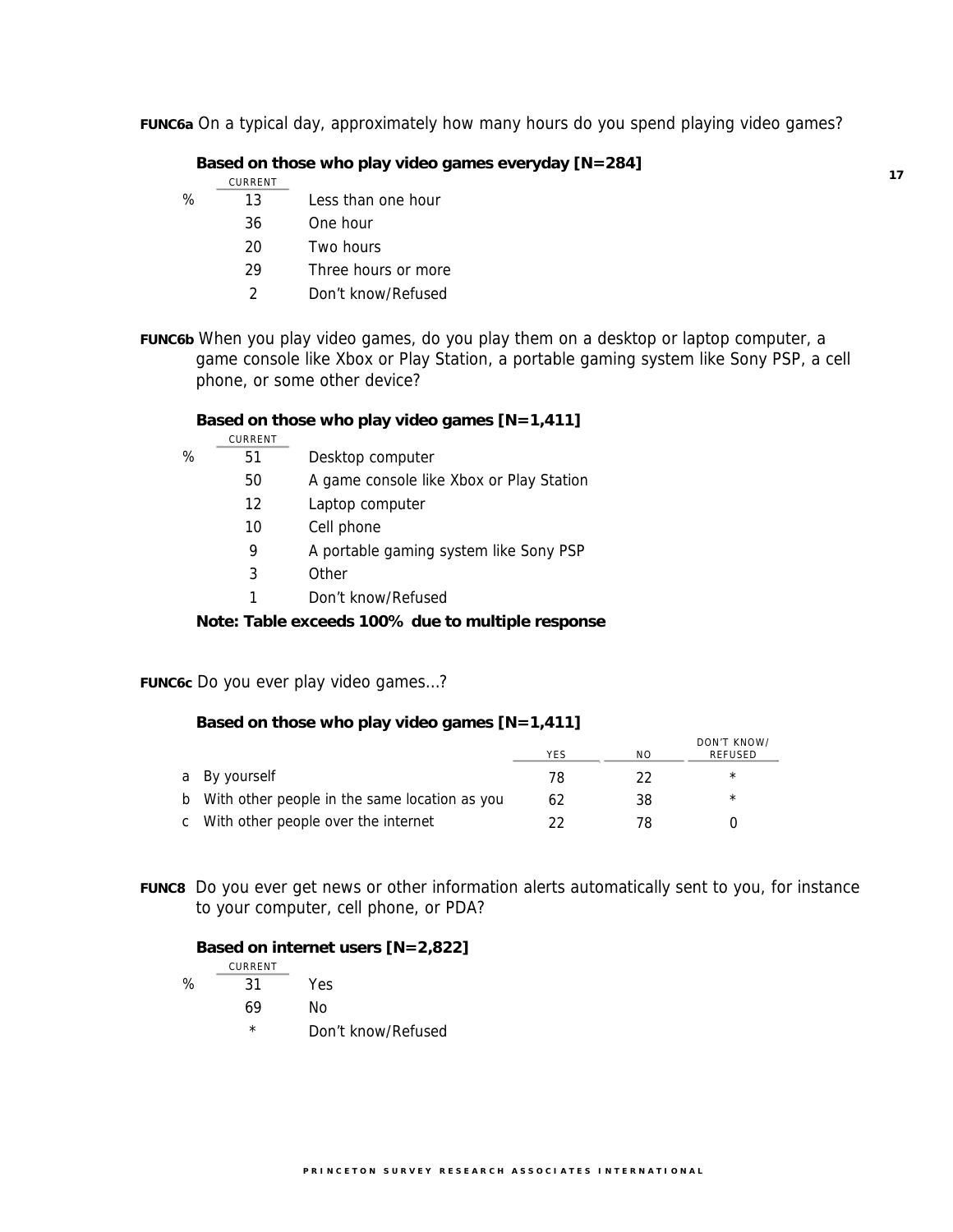**FUNC8a** Where do you receive these alerts – a desktop or laptop computer, a cell phone, a PDA, or some other device?

### **Based on internet users who get news or information alerts automatically sent to them [N=842]**

|      | CURRENT |                                   |
|------|---------|-----------------------------------|
| $\%$ | 80      | Desktop computer                  |
|      | 27      | Laptop computer                   |
|      | 14      | Cell phone                        |
|      | 3       | PDA or personal digital assistant |
|      | $\star$ | Other                             |
|      | ÷       |                                   |

Don't know/Refused

### **Note: Table exceeds 100% due to multiple response**

**C1** On a different topic, do you happen to belong to any groups that relate to your hobbies or personal or professional interests?

$$
\% \frac{\text{current}}{28} \text{ Yes}
$$
\n
$$
\frac{71}{10} \text{ No}
$$
\n
$$
\frac{\text{Non't know/Refused}}{200}
$$

**C2** Thinking about the group in which you are MOST active, how do you keep in touch with group members or keep track of group activities? Do you ever keep in touch with this group through…?

### **Based on those who belong to groups related to their hobbies/personal or professional interests [N=1,240]**

|              |                           | <b>YES</b> | N <sub>O</sub> | DON'T KNOW/<br>REFUSED |
|--------------|---------------------------|------------|----------------|------------------------|
|              | a Face-to-face meetings   | 83         | 17             |                        |
|              | b Phone calls             | 75         | 25             | 0                      |
| $\mathsf{C}$ | Email                     | 60         | 39             |                        |
|              | d Text messaging          | 8          | 92             | 0                      |
|              | e Instant messaging       | 10         | 90             | $\star$                |
| f            | Listservs or group emails | 45         | 54             |                        |
| q            | A group website or blog   | 31         | 68             | $^{\star}$             |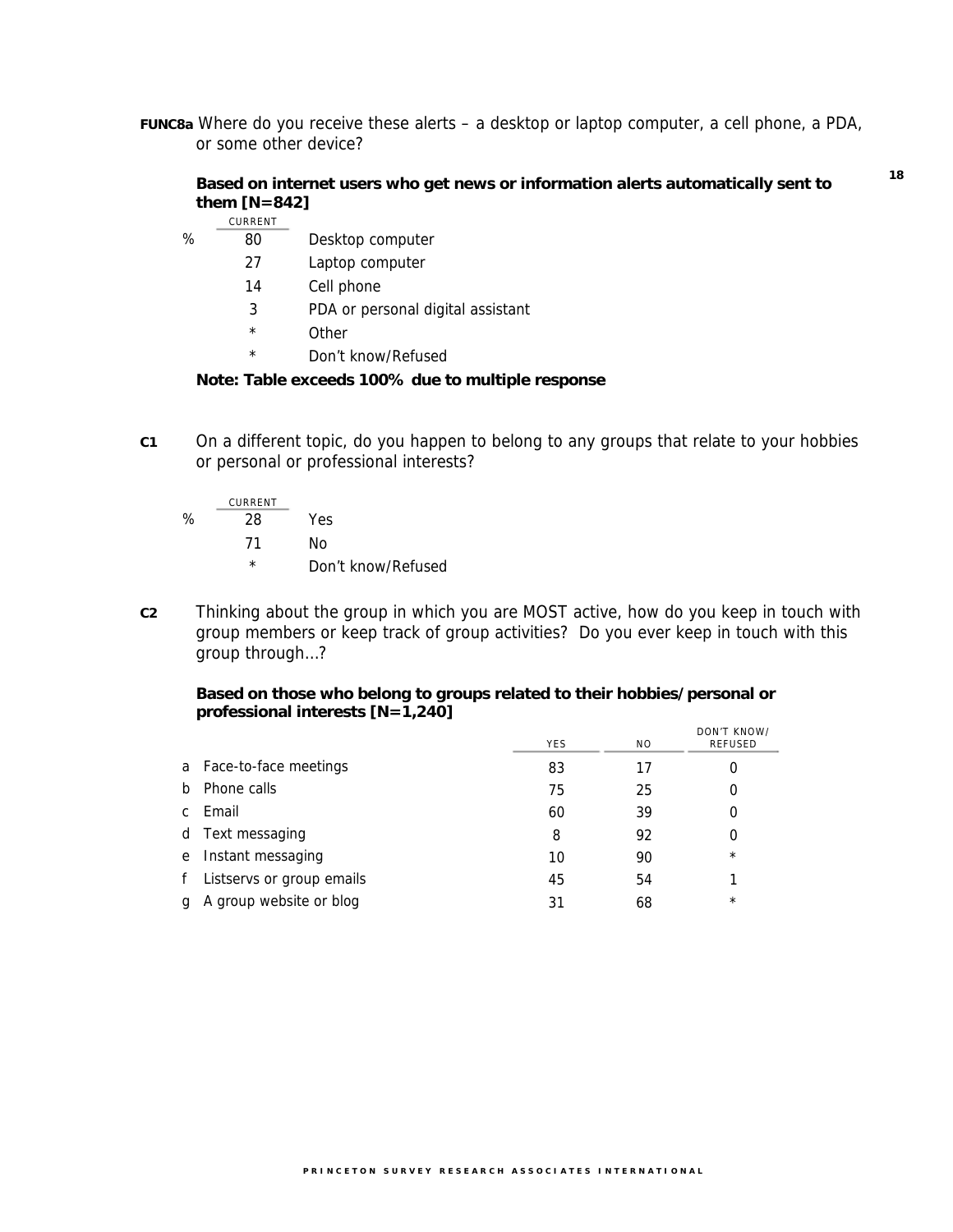**K31** Here's another short list of activities people sometimes do online. Please tell me whether you ever do each one, or not.

|   |                                                                                                                 | <b>YES</b> | N <sub>O</sub> | DON'T KNOW/<br>REFUSED |
|---|-----------------------------------------------------------------------------------------------------------------|------------|----------------|------------------------|
| a | Create or work on your own online journal or<br>weblog                                                          |            |                |                        |
|   | Current                                                                                                         | 8          | 92             | $^\star$               |
|   | Nov/Dec 2005 [n=1,931]                                                                                          | 8          | 92             | *                      |
| b | Create or work on your own webpage                                                                              |            |                |                        |
|   | Current                                                                                                         | 12         | 88             | $^\star$               |
|   | Nov/Dec 2005                                                                                                    | 14         | 86             | 0                      |
| C | Create or work on webpages or blogs for<br>others, including friends, groups you belong<br>to, or for work      |            |                |                        |
|   | Current                                                                                                         | 11         | 89             | $^\star$               |
|   | Nov/Dec 2005                                                                                                    | 13         | 87             | $^{\star}$             |
| d | Share something online that you created<br>yourself, such as your own artwork, photos,<br>stories or videos     |            |                |                        |
|   | Current                                                                                                         | 19         | 81             | $^\star$               |
|   | <b>Nov/Dec 2005</b>                                                                                             | 26         | 74             | $^{\star}$             |
| e | Post comments to an online news group or<br>website                                                             |            |                |                        |
|   | Current                                                                                                         | 18         | 82             | $^\star$               |
| f | Take material you find online - like songs, text<br>or images - and remix it into your own artistic<br>creation |            |                |                        |
|   | Current                                                                                                         | 9          | 91             | $\star$                |
|   | Yes to any                                                                                                      | 37         |                |                        |

# **Based on internet users [N=2,822]**

**PRINCETON SURVEY RESEARCH ASSOCIATES INTERNATIONAL**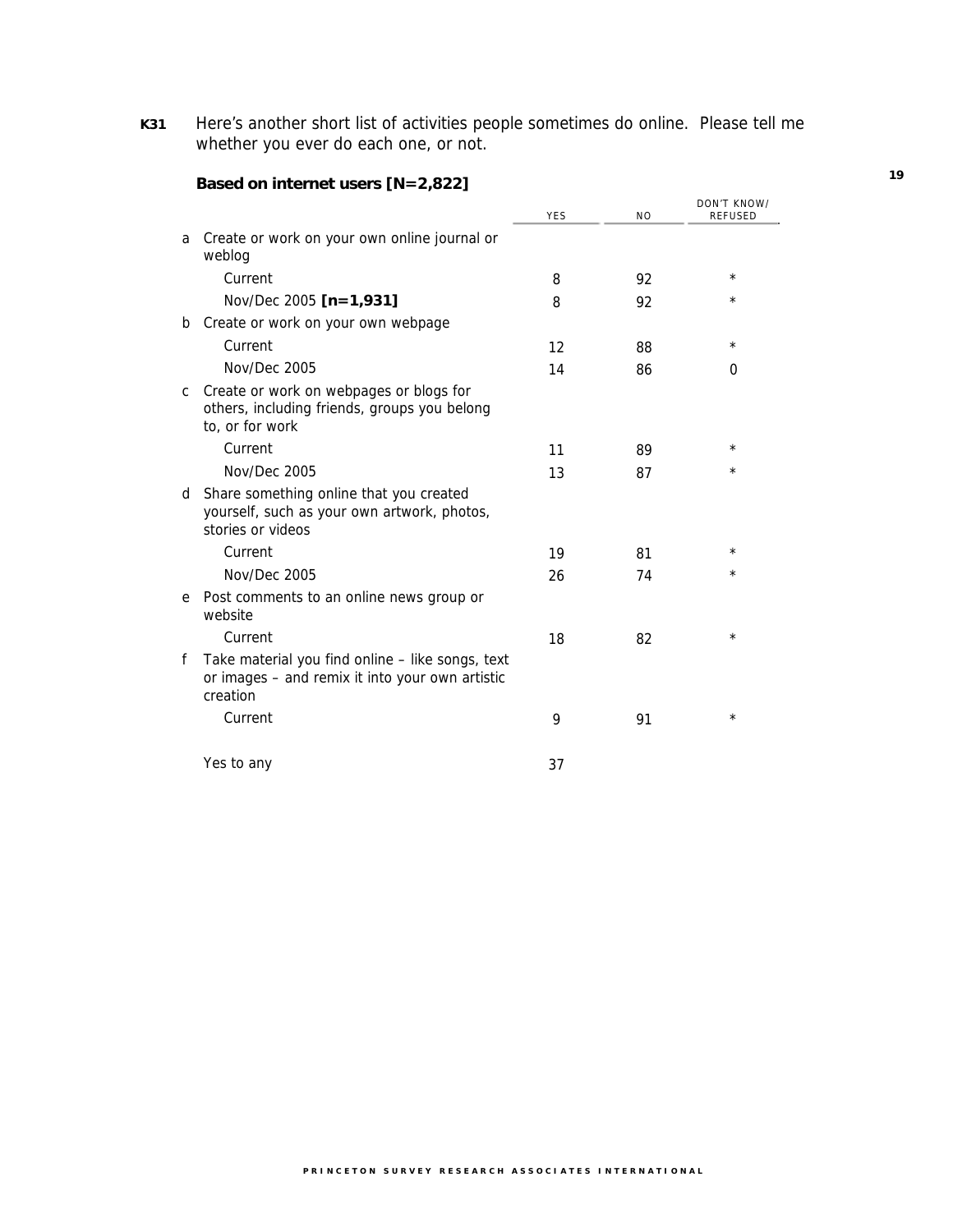**GAD6** Please tell me if each of the following statements describes you very well, somewhat well, not too well or not at all.

|                                                                                                               | <b>VERY</b><br>WELL | SOMEWHAT<br>WELL | NOT TOO<br>WELL | <b>NOT AT</b><br>ALL | DON'T KNOW/<br>REFUSED |
|---------------------------------------------------------------------------------------------------------------|---------------------|------------------|-----------------|----------------------|------------------------|
| a I like that cell phones and other mobile devices<br>allow me to be more available to others                 | 48                  | 27               | 8               | 16                   |                        |
| b I often feel like my electronic devices can do<br>more than what I actually use them for                    | 56                  | 23               | 6               | 14                   |                        |
| c When I get a new electronic device, I usually<br>need someone else to set it up or show me how<br>to use it | 32                  | 17               | 10              | 39                   |                        |
| d It is stressful to own and manage all of the<br>different electronic devices I have                         | 14                  | 19               | 14              | 53                   |                        |
| e I often feel annoyed by having to respond to<br>intrusions from my electronic devices                       | 22                  | 20               | 14              | 43                   | 2                      |
| f I believe I am more productive because of all of<br>my electronic devices                                   | 33                  | 29               | 11              | 26                   | 1                      |

#### **Based on internet users or those who own a cell phone [N=3,355]**

**GAD7** Thinking about ALL of the information and communication devices we've talked about…Overall, would you say these devices make your life EASIER or make your life more COMPLICATED?

## **Based on internet users or those who own a cell phone [N=3,355]**

CURRENT

## % 73 Make my life easier

- 17 Make my life more complicated
- 7 (VOL) Both equally
- 3 Don't know/Refused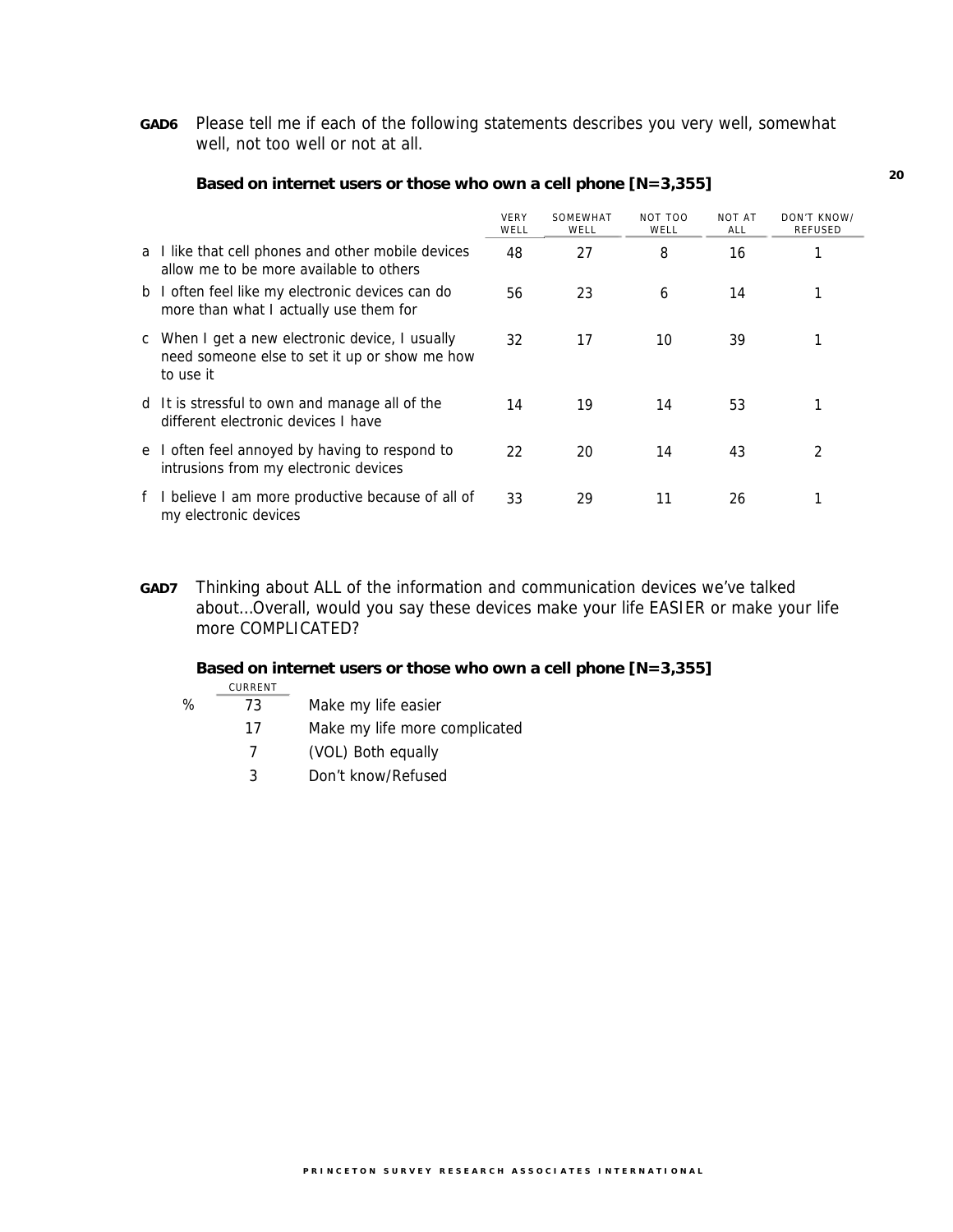### **Q19** How much, if at all, have these communication and information devices improved…**(INSERT; ROTATE)** – a lot, some, only a little, or not at all?

|                                                                                    | A LOT | SOME | ONLY A<br>LITTLE | <b>NOT AT</b><br>ALL | (VOL)<br>DOESN'T<br>APPLY TO<br>ME | DON'T KNOW/<br><b>REFUSED</b> |
|------------------------------------------------------------------------------------|-------|------|------------------|----------------------|------------------------------------|-------------------------------|
| a The way you pursue your hobbies or<br>interests                                  | 28    | 27   | 17               | 26                   |                                    | $^{\star}$                    |
| b Your ability to do your job                                                      | 42    | 17   | 8                | 23                   | 10                                 | $\star$                       |
| c Your ability to learn new things                                                 | 51    | 28   | 10               | 10                   | $^\star$                           | 1                             |
| d Your ability to keep in touch with<br>friends and family                         | 59    | 22   | 9                | 9                    | $^\star$                           | $\star$                       |
| e Your ability to share your ideas and<br>creations with others                    | 28    | 27   | 16               | 27                   | 1                                  | $^\star$                      |
| f Your ability to work with others in your<br>community or in groups you belong to | 28    | 27   | 14               | 28                   | 3                                  | $^{\star}$                    |

#### **Based on internet users or those who own a cell phone [N=3,355]**

**GAD8** Finally, how difficult would it be, if at all, to give up the following things in your life? If you do not use or have the item, just tell me.

|              |                                  | VERY        |                |                | <b>NOT AT</b> | DO NOT USE/ | DON'T KNOW/    |
|--------------|----------------------------------|-------------|----------------|----------------|---------------|-------------|----------------|
|              |                                  | <b>HARD</b> | SOMEWHAT       | NOT TOO        | ALL           | DO NOT HAVE | <b>REFUSED</b> |
| a            | Your landline telephone          |             |                |                |               |             |                |
|              | Current total                    | 48          | 20             | 12             | 18            | 1           | 1              |
|              | March/May 2002 <sup>9</sup>      | 60          | 21             | $\overline{7}$ | 11            | $^\star$    | 1              |
| b            | Your television                  |             |                |                |               |             |                |
|              | Current total                    | 44          | 26             | 14             | 15            | $\star$     | $^\star$       |
|              | March/May 2002                   | 38          | 31             | 13             | 17            | 1           | $\star$        |
| $\mathsf{C}$ | Cable TV                         |             |                |                |               |             |                |
|              | Current total                    | 24          | 17             | 10             | 11            | 37          | $^\star$       |
|              | March/May 2002                   | 27          | 23             | 13             | 21            | 15          | $^\star$       |
|              | Current cable TV subscribers     | 38          | 27             | 15             | 18            | 1           | $\star$        |
| d            | Satellite television             |             |                |                |               |             |                |
|              | Current total                    | 9           | $\overline{7}$ | 4              | 6             | 74          | 0              |
|              | Current satellite TV subscribers | 33          | 27             | 16             | 23            | 1           | 0              |
| e            | Your cell phone                  |             |                |                |               |             |                |
|              | Current total                    | 31          | 20             | 10             | 12            | 27          | $^\star$       |
|              | Current cell phone owners        | 43          | 27             | 13             | 16            | $\star$     | $\star$        |

 $\overline{a}$ 

<sup>9</sup> March/May 2002 trend asked about "your telephone." For all March/May trends cited in GAD8, "Do not use/Do not have" was a volunteered response category.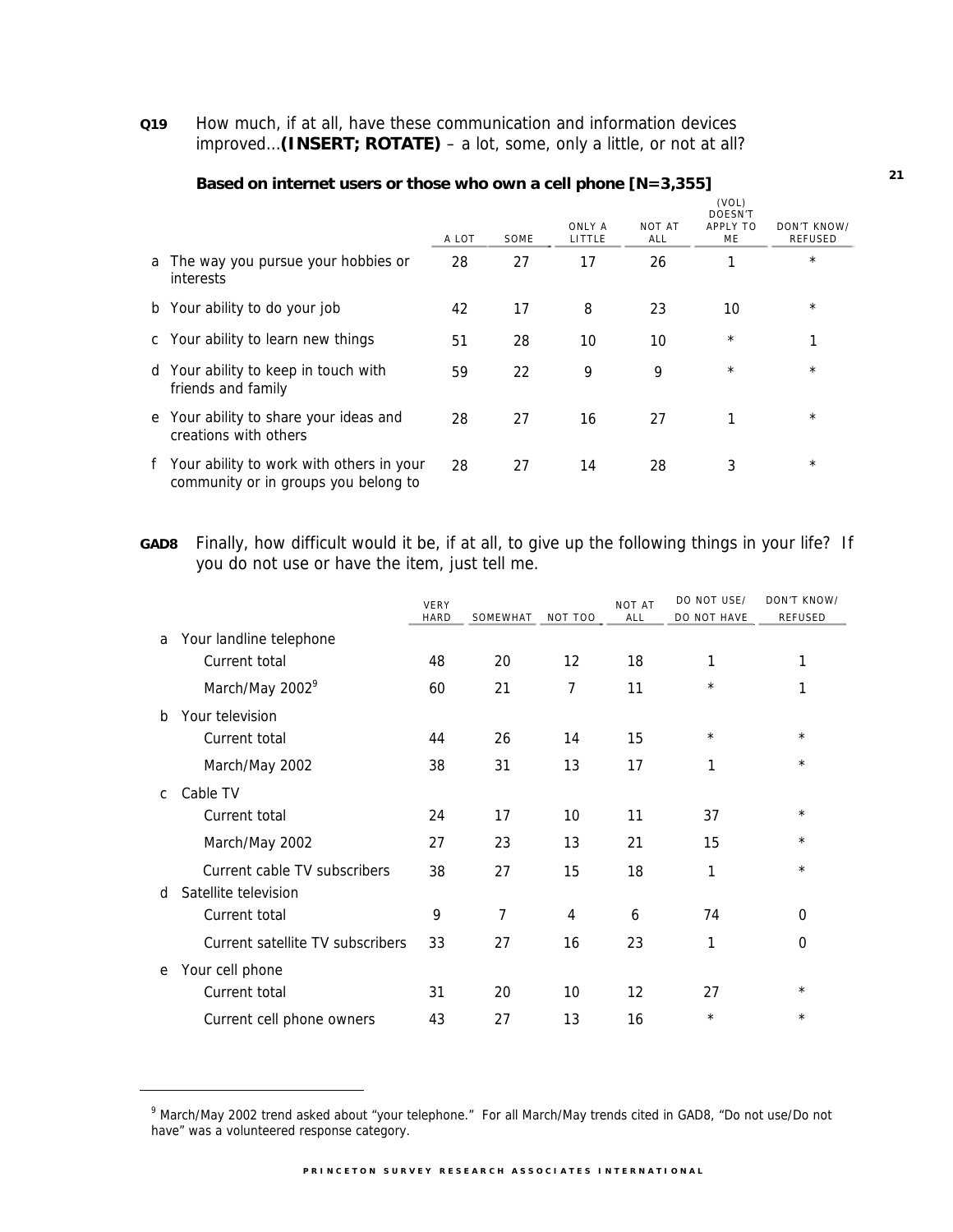### **GAD8 continued…**

|                                   | VERY<br><b>HARD</b> | SOMEWHAT                              | NOT TOO        | NOT AT<br>ALL | DO NOT USE/<br><b>DO NOT HAVE</b> | DON'T KNOW/<br><b>REFUSED</b> |
|-----------------------------------|---------------------|---------------------------------------|----------------|---------------|-----------------------------------|-------------------------------|
| Your PDA or wireless email device |                     |                                       |                |               |                                   |                               |
| Current total                     | 2                   | 3                                     | $\overline{2}$ | 3             | 89                                | $^\star$                      |
| March/May 2002 <sup>10</sup>      | 6                   | 7                                     | 6              | 20            | 62                                | $^\star$                      |
| Current PDA owners                | 22                  | 29                                    | 18             | 29            | 2                                 | 1                             |
| Your iPod or MP3 player           |                     |                                       |                |               |                                   |                               |
| Current total                     | 3                   | 4                                     | $\overline{4}$ | 7             | 81                                | 0                             |
| Current iPod/MP3 owners           | 17                  | 20                                    | 22             | 37            | 3                                 | 0                             |
|                                   |                     |                                       |                |               |                                   |                               |
| The internet                      |                     |                                       |                |               |                                   |                               |
| Current [n=2,822]                 | 38                  | 31                                    | 11             | 18            | 1                                 | $^\star$                      |
| March/May 2002 [n = 2,259]        | 31                  | 32                                    | 16             | 19            | 2                                 | $^\star$                      |
| E-mail                            |                     |                                       |                |               |                                   |                               |
| Current                           | 34                  | 26                                    | 14             | 25            | 1                                 | $^\star$                      |
| March/May 2002                    | 32                  | 28                                    | 15             | 22            | 2                                 | $\star$                       |
|                                   |                     | Items h and i based on internet users |                |               |                                   |                               |

## **CELLSUM** Cell phone use summary table.

# **Based those who own a cell phone [N=2,905]**

|   | CURRENT |                                    |
|---|---------|------------------------------------|
| ℅ | 41      | Send or receive text messages      |
|   | 39      | Make most phone calls              |
|   | 11      | Take digital photos                |
|   | 6       | Send and receive email             |
|   | 5       | Send and receive instant messages  |
|   | 5       | Play video games                   |
|   | 4       | Receive news or information alerts |
|   | 3       | Record video                       |
|   | 2       | Listen to music/radio              |
|   | 2       | Watch TV                           |
|   |         |                                    |

1.18 Mean cell phone uses

-

**<sup>22</sup>**

 $10$  March/May 2002 trend asked about "your PDA, handheld computer or wireless email device."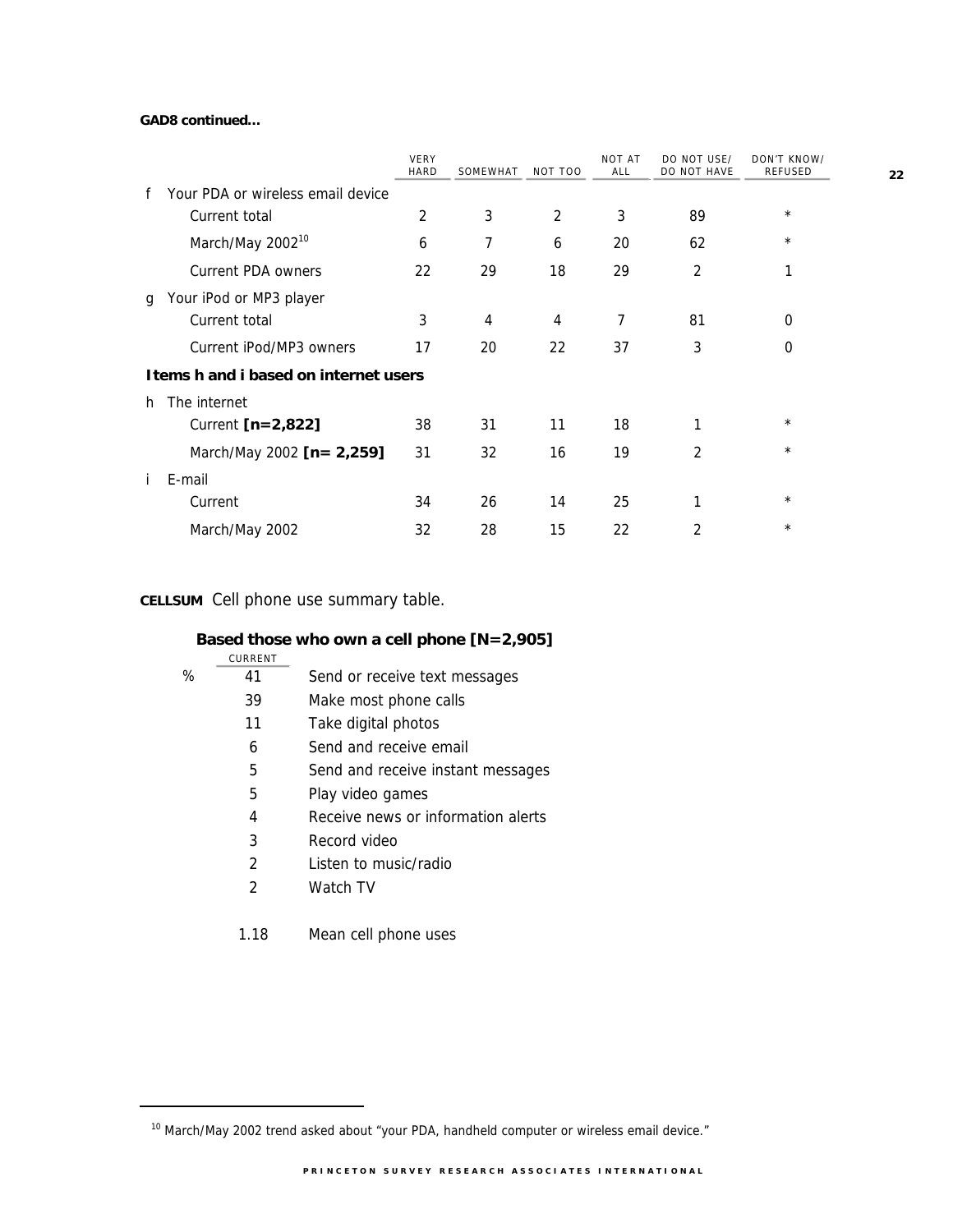**PDASUM** PDA use summary table.

### **Based those who own a PDA [N=400]**

|   | CURRENT |                                    |
|---|---------|------------------------------------|
| ℅ | 26      | Make phone calls                   |
|   | 18      | Send and receive email             |
|   | 6       | Receive news or information alerts |
|   | 4       | Listen to music/radio              |
|   | 3       | Send and receive instant messages  |
|   | 2       | Watch TV                           |
|   | 1       | Record video                       |
|   |         |                                    |
|   | 0.65    | Mean PDA uses                      |

## **DESKSUM** Desktop computer use summary table.

| Based those who own a desktop computer [N=2,683] |  |  |  |  |  |  |  |  |  |
|--------------------------------------------------|--|--|--|--|--|--|--|--|--|
|                                                  |  |  |  |  |  |  |  |  |  |
|                                                  |  |  |  |  |  |  |  |  |  |
|                                                  |  |  |  |  |  |  |  |  |  |
|                                                  |  |  |  |  |  |  |  |  |  |
|                                                  |  |  |  |  |  |  |  |  |  |
|                                                  |  |  |  |  |  |  |  |  |  |
|                                                  |  |  |  |  |  |  |  |  |  |
|                                                  |  |  |  |  |  |  |  |  |  |
|                                                  |  |  |  |  |  |  |  |  |  |
|                                                  |  |  |  |  |  |  |  |  |  |

**LAPSUM** Laptop computer use summary table.

### **Based those who own a laptop computer [N=1,175]**

|   | CURRENT |                                    |
|---|---------|------------------------------------|
| ℅ | 58      | Send and receive email             |
|   | 26      | Send and receive instant messages  |
|   | 21      | Listen to music/radio              |
|   | 19      | Receive news or information alerts |
|   | 15      | Play video games                   |
|   | 11      | Watch TV                           |
|   |         |                                    |
|   |         |                                    |

1.50 Mean laptop computer uses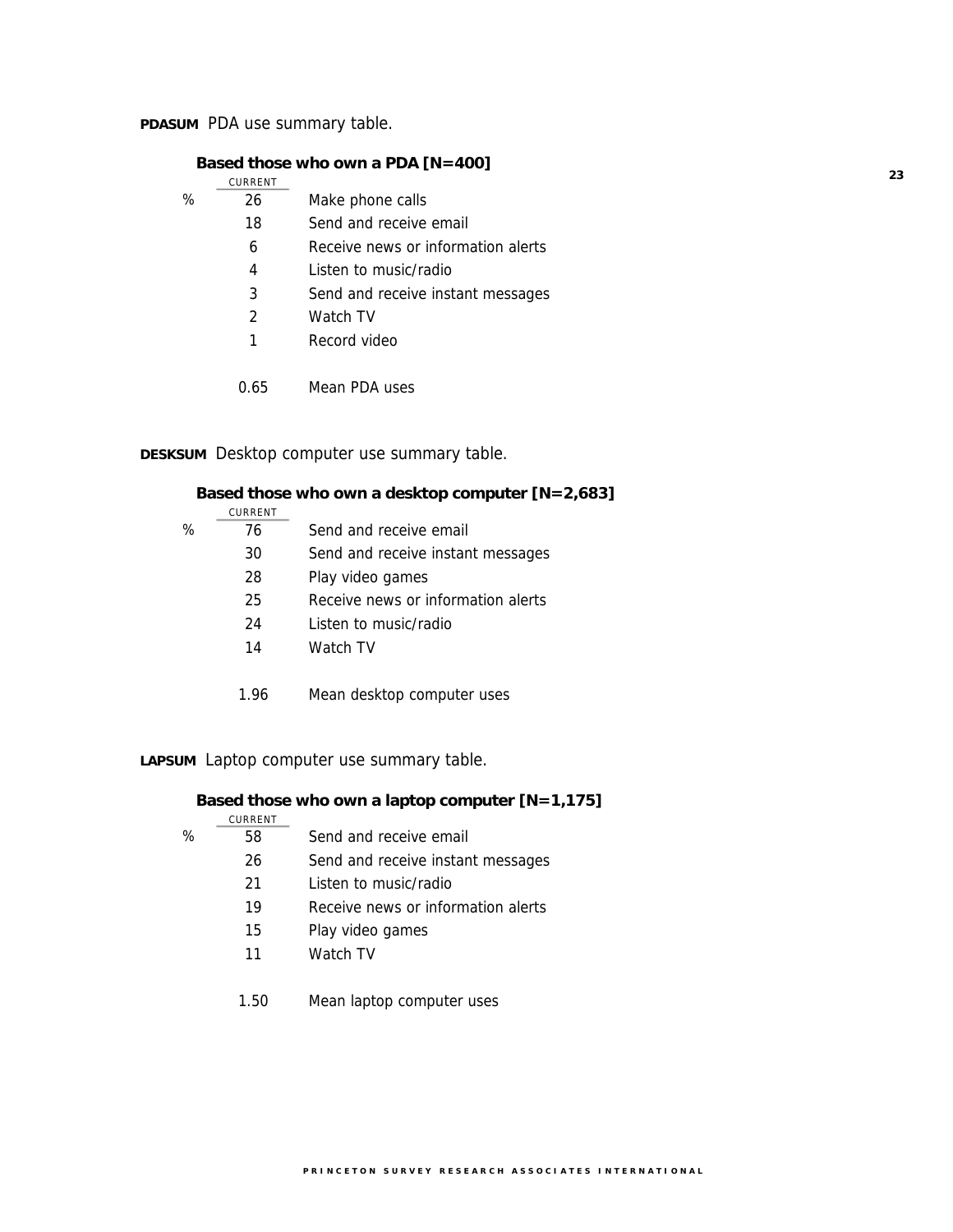# **COMPSUM** Computer use summary table.

## **Based those who own a desktop or laptop computer [N=2,857]**

|   | CURRENT |                                    |
|---|---------|------------------------------------|
| % | 81      | Send and receive email             |
|   | 33      | Send and receive instant messages  |
|   | 29      | Play video games                   |
|   | 27      | Receive news or information alerts |
|   | 26      | Listen to music/radio              |
|   | 15      | Watch TV                           |
|   |         |                                    |

<sup>2.51</sup> Mean computer uses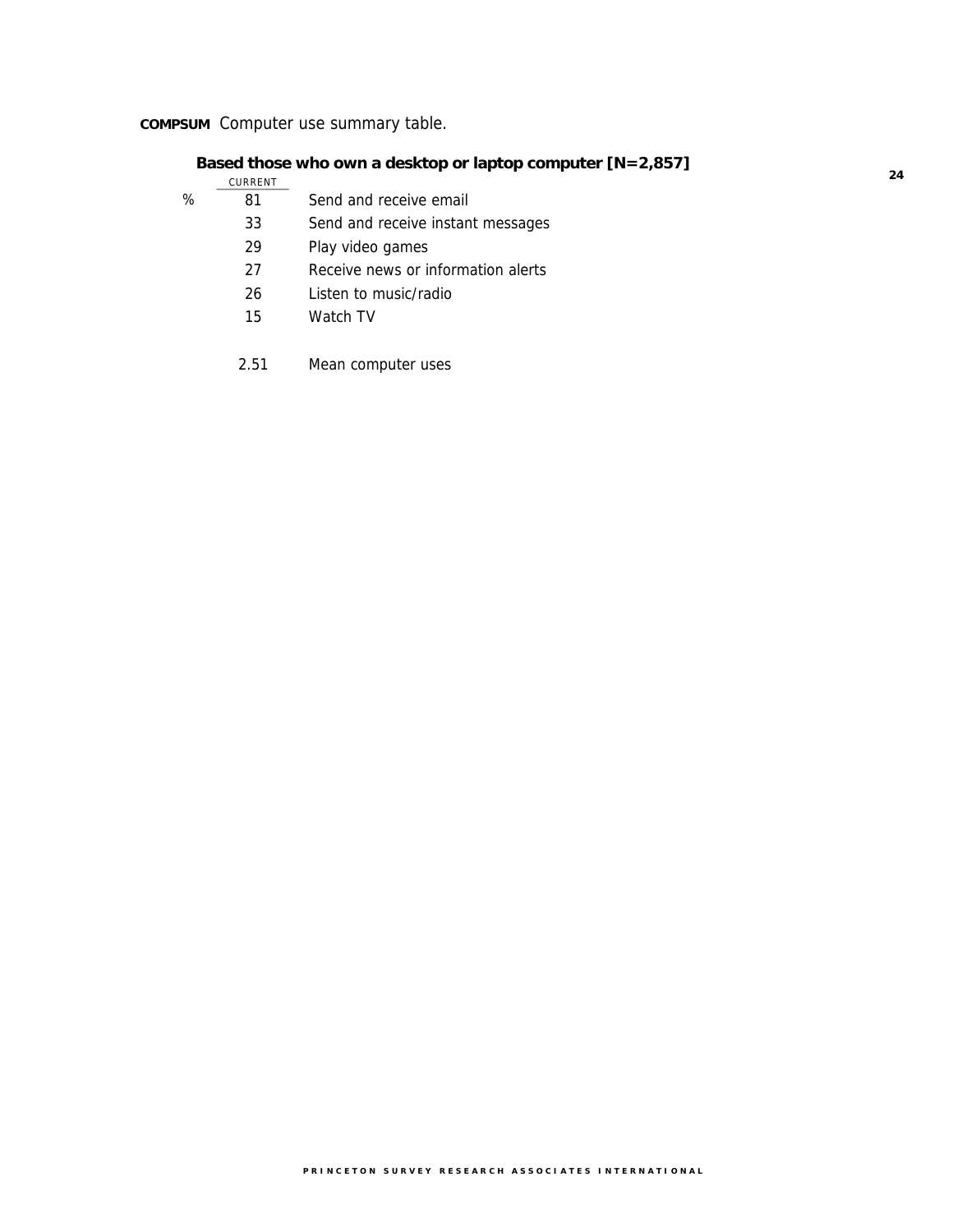## **Methodology**

The results in this report are based on data from telephone interviews conducted by Princeton Survey Research Associates International between February 15 to April 6, 2006, among a sample of 4,001 adults, 18 and older. For results based on the total sample, one can say with 95% confidence that the error attributable to sampling is plus or minus 1.7 percentage points. For results based Internet users (n=2,822), the margin of sampling error is plus or minus 2.0 percentage points. In addition to sampling error, question wording and practical difficulties in conducting telephone surveys may introduce some error or bias into the findings of opinion polls.

The sample for this survey is a random digit sample of telephone numbers selected from telephone exchanges in the continental United States. The random digit aspect of the sample is used to avoid "listing" bias and provides representation of both listed and unlisted numbers (including not-yet-listed numbers). The design of the sample achieves this representation by random generation of the last two digits of telephone numbers selected on the basis of their area code, telephone exchange, and bank number.

Sample was released for interviewing in replicates, which are representative subsamples of the larger sample. Using replicates to control the release of sample ensures that complete call procedures are followed for the entire sample. At least 10 attempts were made to complete an interview at sampled households. Calls were staggered over times of day and days of the week to maximize the chance of making contact with potential respondents. Each household received at least one daytime call in an attempt to find someone at home. In each contacted household, interviewers asked to speak with the youngest male currently at home. If no male was available, interviewers asked to speak with the oldest female at home. This systematic respondent selection technique has been shown to produce samples that closely mirror the population in terms of age and gender.

Non-response in telephone interviews produces some known biases in survey-derived estimates because participation tends to vary for different subgroups of the population, and these subgroups are likely to vary also on questions of substantive interest. In order to compensate for these known biases, the sample data are weighted in analysis. The demographic weighting parameters are derived from a special analysis of the Census Bureau's March 2005 Annual Social and Economic Supplement Survey. This analysis produces population parameters for the demographic characteristics of adults age 18 or older, living in households that contain a telephone. These parameters are then compared with the sample characteristics to construct sample weights. The weights are derived using an iterative technique that simultaneously balances the distribution of all weighting parameters.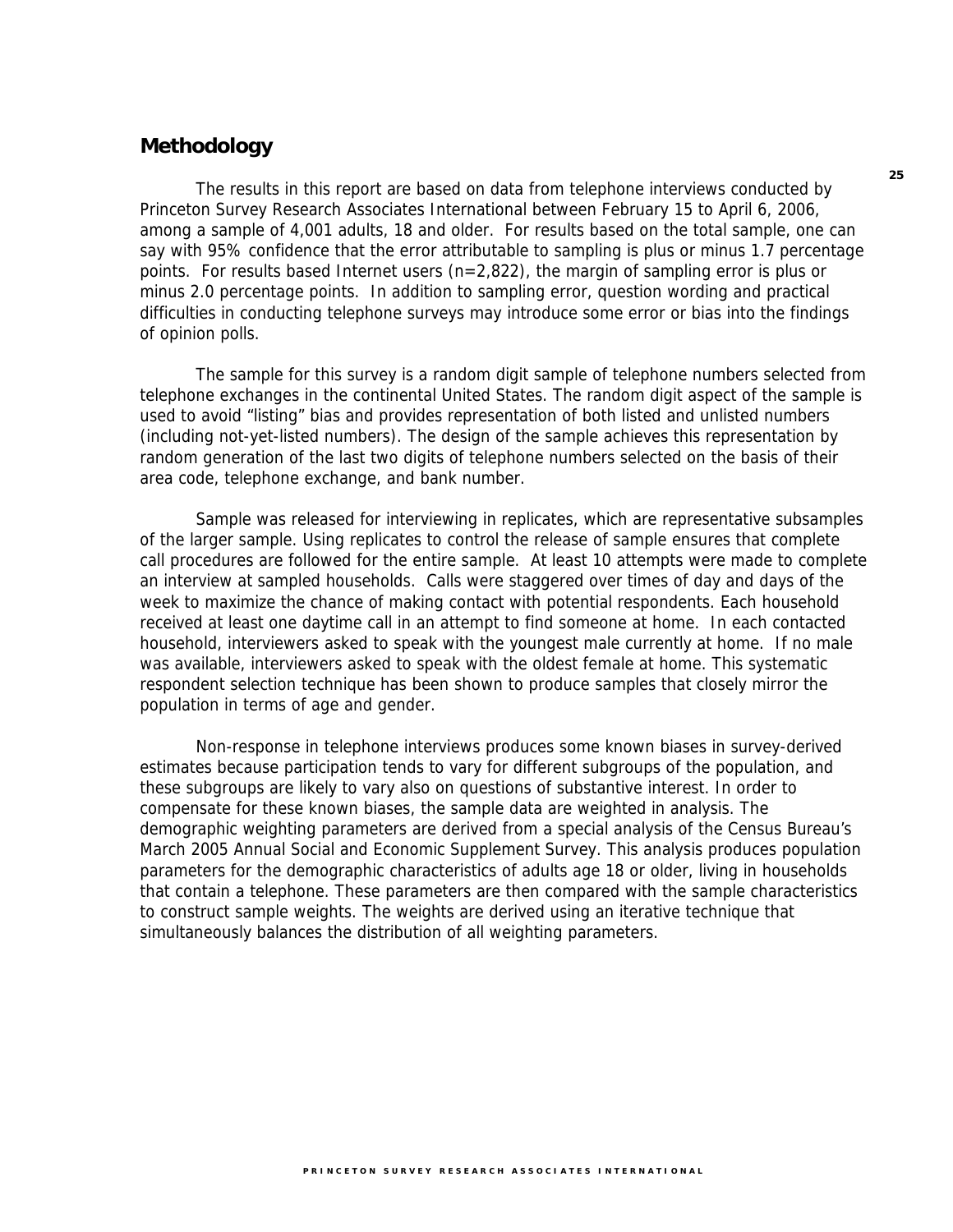| <b>Table 1: Sample Disposition</b> |              |  |  |  |  |
|------------------------------------|--------------|--|--|--|--|
|                                    | <b>Final</b> |  |  |  |  |
| <b>Total Numbers dialed</b>        | 26,016       |  |  |  |  |
|                                    |              |  |  |  |  |
| <b>Business</b>                    | 2,307        |  |  |  |  |
| Computer/Fax                       | 1,935        |  |  |  |  |
| Cell phone                         | 49           |  |  |  |  |
| Other Not-Working                  | 4,798        |  |  |  |  |
| Additional projected NW            | 1,275        |  |  |  |  |
| Working numbers                    | 15,652       |  |  |  |  |
| <b>Working Rate</b>                | 60.2%        |  |  |  |  |
|                                    |              |  |  |  |  |
| No Answer                          | 291          |  |  |  |  |
| <b>Busy</b>                        | 94           |  |  |  |  |
| <b>Answering Machine</b>           | 1,892        |  |  |  |  |
| Callbacks                          | 186          |  |  |  |  |
| <b>Other Non-Contacts</b>          | 269          |  |  |  |  |
| Contacted numbers                  | 12,921       |  |  |  |  |
| <b>Contact Rate</b>                | 82.6%        |  |  |  |  |
|                                    |              |  |  |  |  |
| <b>Initial Refusals</b>            | 5,921        |  |  |  |  |
| <b>Second Refusals</b>             | 1,871        |  |  |  |  |
| Cooperating numbers                | 5,129        |  |  |  |  |
| <b>Cooperation Rate</b>            | 39.7%        |  |  |  |  |
|                                    |              |  |  |  |  |
| No Adult in HH                     | 34           |  |  |  |  |
| Language Barrier                   | 700          |  |  |  |  |
| Eligible numbers                   | 4,395        |  |  |  |  |
| <b>Eligibility Rate</b>            | 85.7%        |  |  |  |  |
|                                    |              |  |  |  |  |
| Interrupted                        | 394          |  |  |  |  |
| Completes                          | 4,001        |  |  |  |  |
| <b>Completion Rate</b>             | 91.0%        |  |  |  |  |
| <b>Response Rate</b>               | 29.8%        |  |  |  |  |

Following is the full disposition of all sampled telephone numbers:

PSRAI calculates a response rate as the product of three individual rates: the contact rate, the cooperation rate, and the completion rate. Of the residential numbers in the sample, 83 percent were contacted by an interviewer and 40 percent agreed to participate in the survey. Eighty-six percent were found eligible for the interview. Furthermore, 91 percent of eligible respondents completed the interview. Therefore, the final response rate is 30 percent.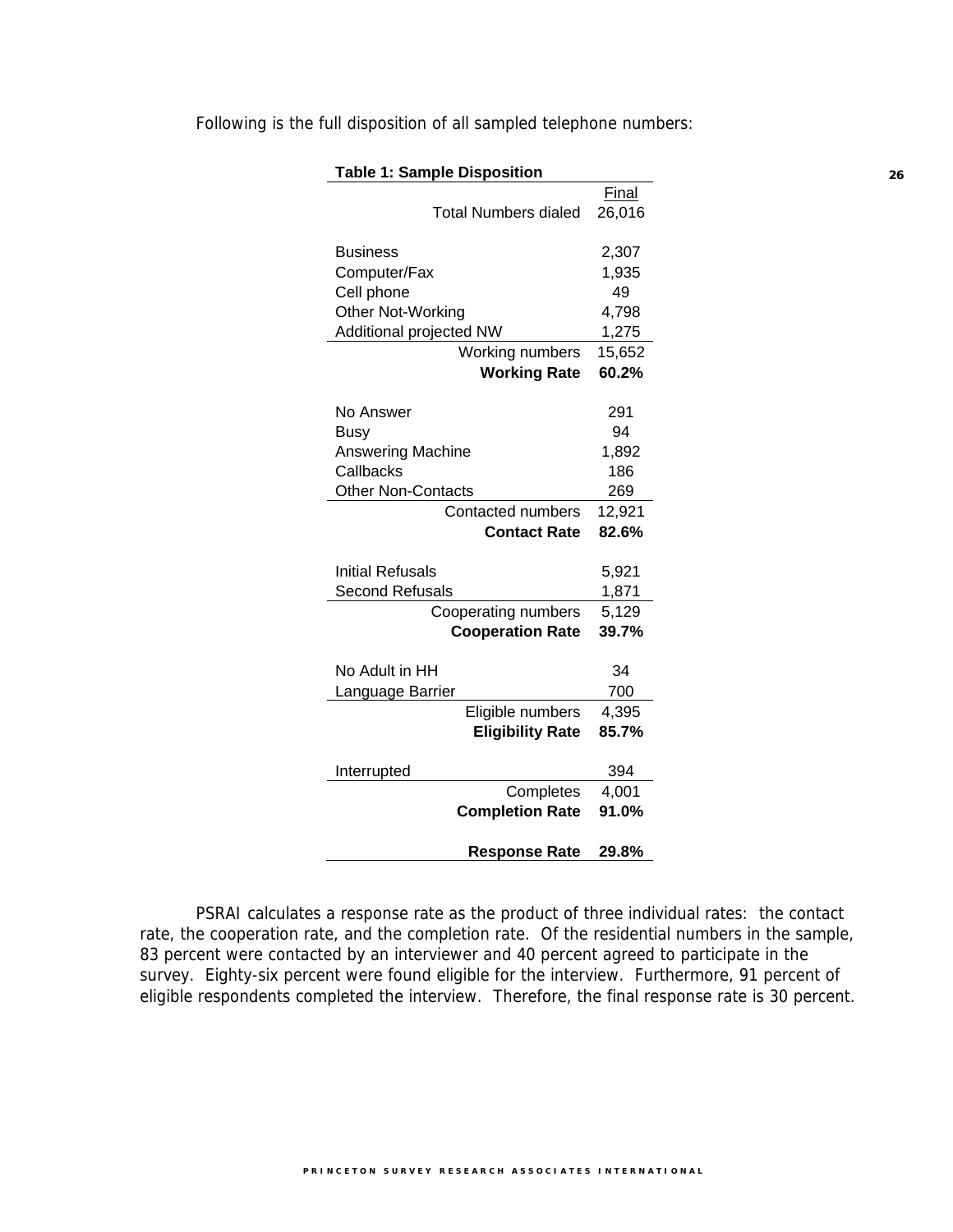# **Endnotes**

<sup>1</sup> May/June 2005 trends based on the Spyware Survey, conducted May 4-June 7, 2005 [N=2,001].

<sup>2</sup> June 2003 trends based on 'Internet Spam' survey conducted June 10-24, 2003  $[N=2,200]$ .

<sup>3</sup> March/May 2002 trends based on daily tracking surveys conducted March 1-31, 2002 and May 2-19, 2002.

4 Jan/Feb 2006 trends based on Exploratorium Survey, conducted January 9– February 6, 2006 [N=2,000].

 $5$  Nov/Dec 2005 trends based on daily tracking survey conducted Nov. 29-Dec.31, 2005 [N=3,011].

 $6$  September 2005 trends based on daily tracking survey conducted Sept. 14-Oct.13, 2005 [N=2,251].

<sup>7</sup> February 2005 trends based on daily tracking survey conducted Feb. 21-March 21, 2005 [N=2,201].

<sup>8</sup> January 2005 trends based on daily tracking survey conducted Jan. 13-Feb.9, 2005 [N=2,201].

<sup>9</sup> November 23-30, 2004 trends based on the November Activity Tracking Survey, conducted Nov 23-Nov 30, 2004  $[N=914]$ .

<sup>10</sup> November 2004 trends based on the November Post-Election Tracking Survey, conducted Nov 4-Nov 22, 2004  $[N=2,200]$ .

<sup>11</sup> May/June 2004 trends based on daily tracking survey conducted May 14-June 17, 2004 [N=2,200].

<sup>12</sup> February 2004 trends based on daily tracking survey conducted February 3-March 1, 2004 [N=2,204].

<sup>13</sup> November 2003 trends based on daily tracking survey conducted November 18-December 14, 2003 [N=2,013].

<sup>14</sup> July 2003 trends based on 'E-Government' survey conducted June 25-August 3, 2003 [N=2,925].

<sup>15</sup> April/May 2003 trends based on daily tracking survey conducted April 29-May 20, 2003 [N=1,632].

<sup>16</sup> March 20-25, 2003 figures based on daily tracking survey conducted March 20-25, 2003 [N=1,600].

<sup>17</sup> March 12-19, 2003 trends based on daily tracking survey conducted March 12-19, 2003 [N=883].

<sup>18</sup> March 3-11, 2003 trends based on daily tracking survey conducted March 3-11, 2003 [N=745].

<sup>19</sup> February 2003 trends based on daily tracking survey conducted February 12-March 2, 2003 [N=1,611].

<sup>20</sup> December 2002 trends based on daily tracking survey conducted Nov. 25–Dec. 22, 2002 [N=2,038].

<sup>21</sup> November 2002 trends based on daily tracking survey conducted October 28-November 24, 2002 [N=2,745].

<sup>22</sup> October 2002 trends based on daily tracking survey conducted October 7-27, 2002 [N=1,677].

<sup>23</sup> September 2002 trends based on daily tracking survey conducted September 9-October 6, 2002 [N=2,092].

 $24$  July 2002 trends based on 'Sept.  $11<sup>th</sup>$ -The Impact Online' survey conducted June 26-July 26, 2002  $[N=2,501]$ .

 $25$  January 2002 trends based on a daily tracking survey conducted January 3-31, 2002.

<sup>26</sup> December 2001 trends represent a total tracking period of December 1-23, 2001 [N=3,214]. This tracking period based on daily tracking surveys conducted December 17-23, 2001 and November 19-December 16, 2001.

<sup>27</sup> November 2001 trends represent a total tracking period of November 1-30, 2001 [N=2,119]. This tracking period based on daily tracking surveys conducted October 19 – November 18, 2001 and November 19 – December 16, 2001.

<sup>28</sup> October 2001 trends represent a total tracking period of October 1-31, 2001 [N=1,924]. This tracking period based on daily tracking surveys conducted September 20 – October 1, 2001, October 2-7, 2001, October 8-18, 2001, and October 19 – November 18, 2001.